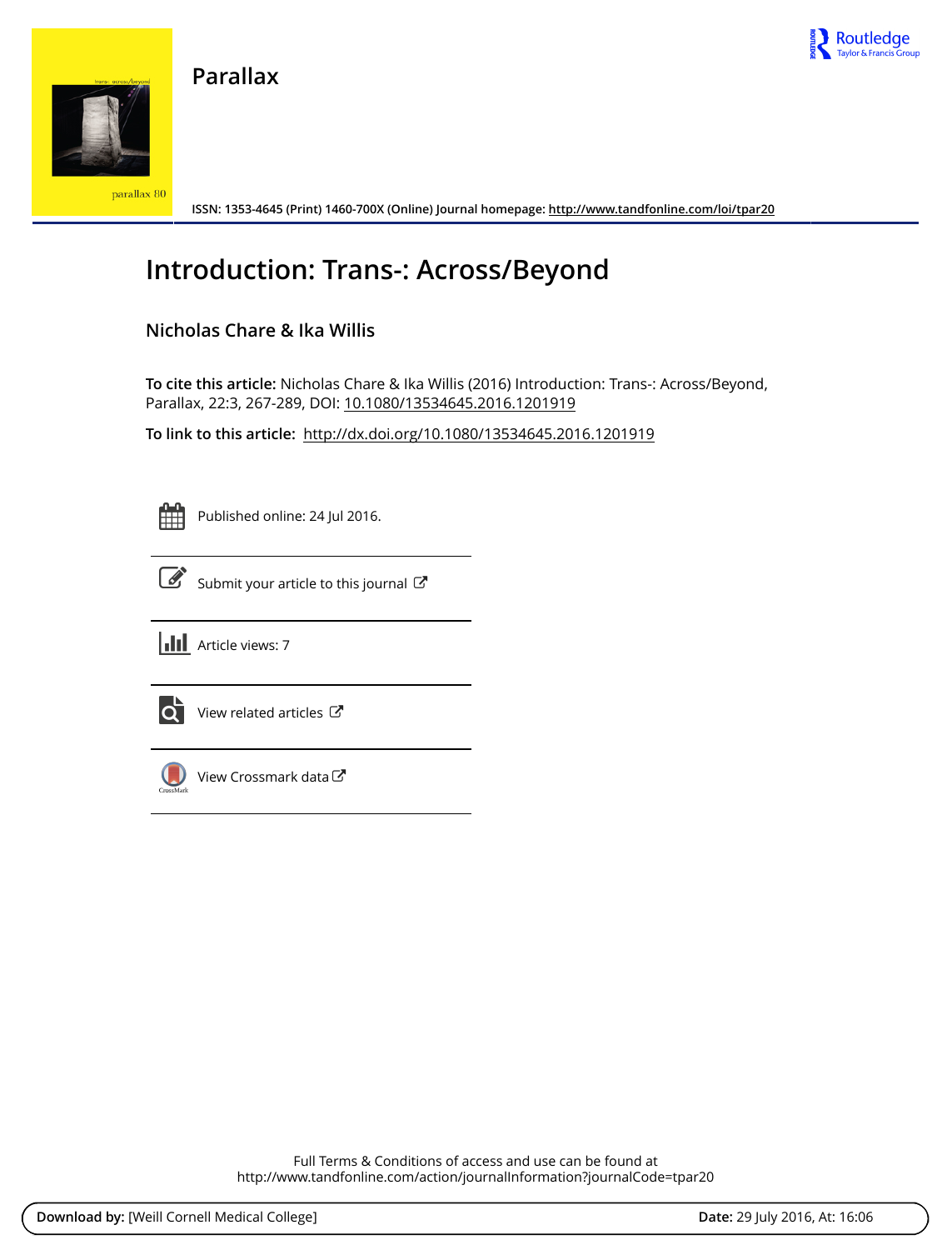# Introduction: Trans-: Across/Beyond

# Nicholas Chare and Ika Willis

# The hyphen-

In 2012 at the ONE National Gay & Lesbian archives in Los Angeles, Cassils gave a first performance of the ongoing artwork Becoming an Image (a work that combines performance, photography and sculpture).<sup>[1](#page-20-0)</sup> In a dark room, Cassils repeatedly aggressed a 2000lb clay block, kicking and punching it. This sustained assault was recorded intermittently by flash photography. The photographer's camera flash seared images of Cassils working over the clay into the retinas of those present. These transitory visions of the work in progress foregrounded its resistance to fixity, its studied elusiveness. Cassils has since exhibited some of the photographs taken that day. Subsequent to one performance at a solo show, Body of Work, held at Ronald Feldman Fine Arts in New York, Cassils showed the remains of the pummelled block as a sculpture, After. In an echo of Robert Morris's Box with the Sound of its Own Making (1961), After was displayed accompanied by a sound installation piece, Ghost, a recording of the artist's earlier violent attacks on the clay block. Ghost provided 'sound-images' of After's production. Becoming an Image was originally intended to be site-specific, a one-off, but is now conceived of as a work in process, a becoming without envisioned end.

The performance at the ONE archive can retrospectively be understood as providing an introduction to 'becoming an image', a first foray regarding an image without resolution. There is a decided open-endedness to the work. This quality of open-endedness provides Becoming an Image with similar qualities to our hyphenated title for this special issue: *Trans*. Trans- was selected because it invites, encourages, association. Our choice was inspired by Susan Stryker, Paisley Currah and Lisa Jean Moore who also titled their 2008 special issue of WSQ (Women's Studies Quarterly) Trans-. Stryker et al observe that 'the hyphen matters a great deal, precisely because it marks the difference between the implied nominalism of "trans" and the explicit relationality of "trans-," which remains open-ended and resists premature foreclosure by attachment to any single suffix'.<sup>[2](#page-20-0)</sup> For the trio, despite its merits, the hyphen is conceived as potentially 'too flimsy' and diminutive to carry the conceptual freight they wish it to. $3$  The hyphen is, for them, a loaded – perhaps overloaded – punctuation mark. Stryker et al are prompted to think in this way by reflecting on the hyphen as it appears on the cover of the special issue, the hyphen as a thing viewed, as a visual phenomenon – a thin line. Their anxiety concerns whether the hyphen as is, as seen, delivers as a figure for their refusal to delimit, for their theorizing of

2016 Informa UK Limited, trading as Taylor & Francis Group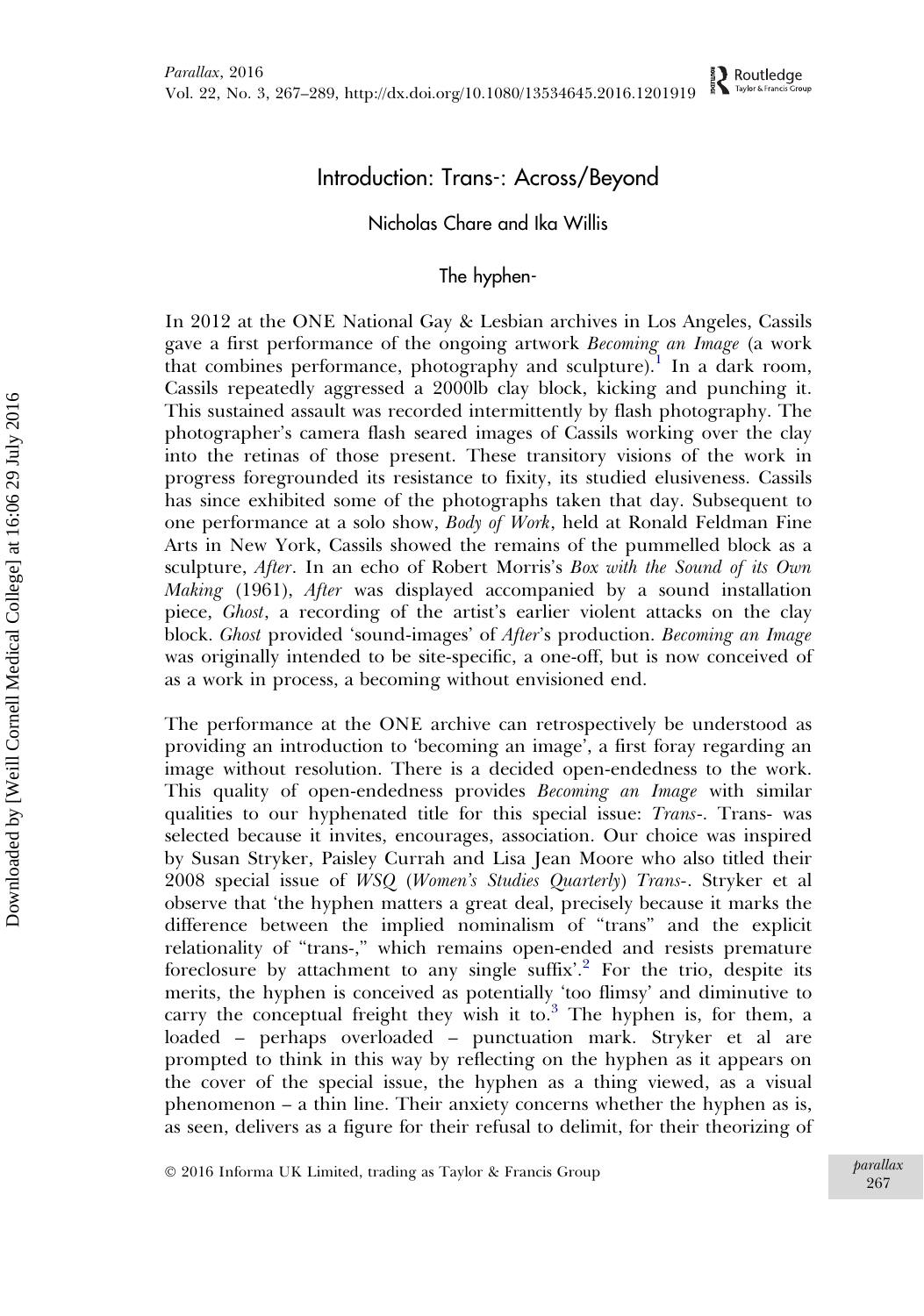how to think about trans-. The hyphen is summoned by them to attest to a reasoned desire for unfettering. It bears witness.

Stryker et al are not the first to ponder a hyphen's qualities. In his lecture 'D'un trait d'union', first published in 1992, Jean-François Lyotard contemplated the significance of the hyphen as punctuation mark in the context of the weighty matter of the expression 'Judeo-Christian'. For Lyotard, the hyphen is a uniting line, a bringing together of the hitherto separated. The line 'crosses out' the gap, the white [blanc] space, which ensures separation.<sup>[4](#page-20-0)</sup> The hyphen then forms both a bringing together and a cancelling. Tougher than it looks at first appearance, the hyphen incarnates a productive destruction. Lyotard also thinks of it visually, the line [trait] overlaying the white of the page, blocking it out. Black against white yet not black and white, not clear-cut. He affirms its ambiguous status towards the end of the lecture when he suggests disunity between prefix and suffix despite the hyphen that draws them together or else because of it.<sup>[5](#page-20-0)</sup> Much can turn on the hyphen. Like all punctuation marks it possesses considerable potency.

During a discussion with Hélène Cixous, Mireille Calle-Gruber refers to punctuation marks such as the colon as tiny yet as capable of overturning and changing everything in a passage of prose.<sup>[6](#page-20-0)</sup> Calle-Gruber has in mind how such marks influence rhythm particularly through their varied effects such as spacing: she mentions the gap, the blank, the 'nothing' [rien] they can engender. This influence is usually registered visually by a reader scanning a page. Punctuation marks differ visibly from each other:  $\langle -;,\ldots,1\rangle$ ? Lyotard and Stryker et al, however, look beyond the specific punctuating function of the hyphen as mark and consider its potential as visual metaphor. As slender dash the hyphen is thin and so seen to be frail; as black mark it fills and effaces white space. Always, it is a load-bearer, carrying figurative potential that awaits realization through the hyphen's placement in varied contexts.

In the term 'strap-on', for example, the hyphen figures the prosthesis that it simultaneously refers to. 'Dildo with a harness' does not picture what it signifies with the same fidelity. "Strap-on" contains an iconic dimension in the Piercean sense of the term, a visual resemblance to what it signifies, embodied in the strapping 'p', the hyphen itself and the orifice-like o. Strapon as hieroglyph, with the o opening to the hyphen, the indeterminate hole awaiting fulfilment, incarnates aspects of both its form and purpose as artefact. The strap-on as object, leather and rubber, like any and all matter, is also not devoid of figurative possibility. Like the hyphen, its metaphoric significance is context-derivative: what it means depends upon questions of attachment. In Beatriz (Paul B.) Preciado's Testo Junkie, for instance, the strap-on becomes a means of undoing gender: 'To be taken with my own strap-on: extreme gesture of submission, renunciation of all forms of consolidating my hormonal, prosthetic or cultural manliness'. [7](#page-20-0) Here the strap-on is put to practical use to figure the materialization of gender across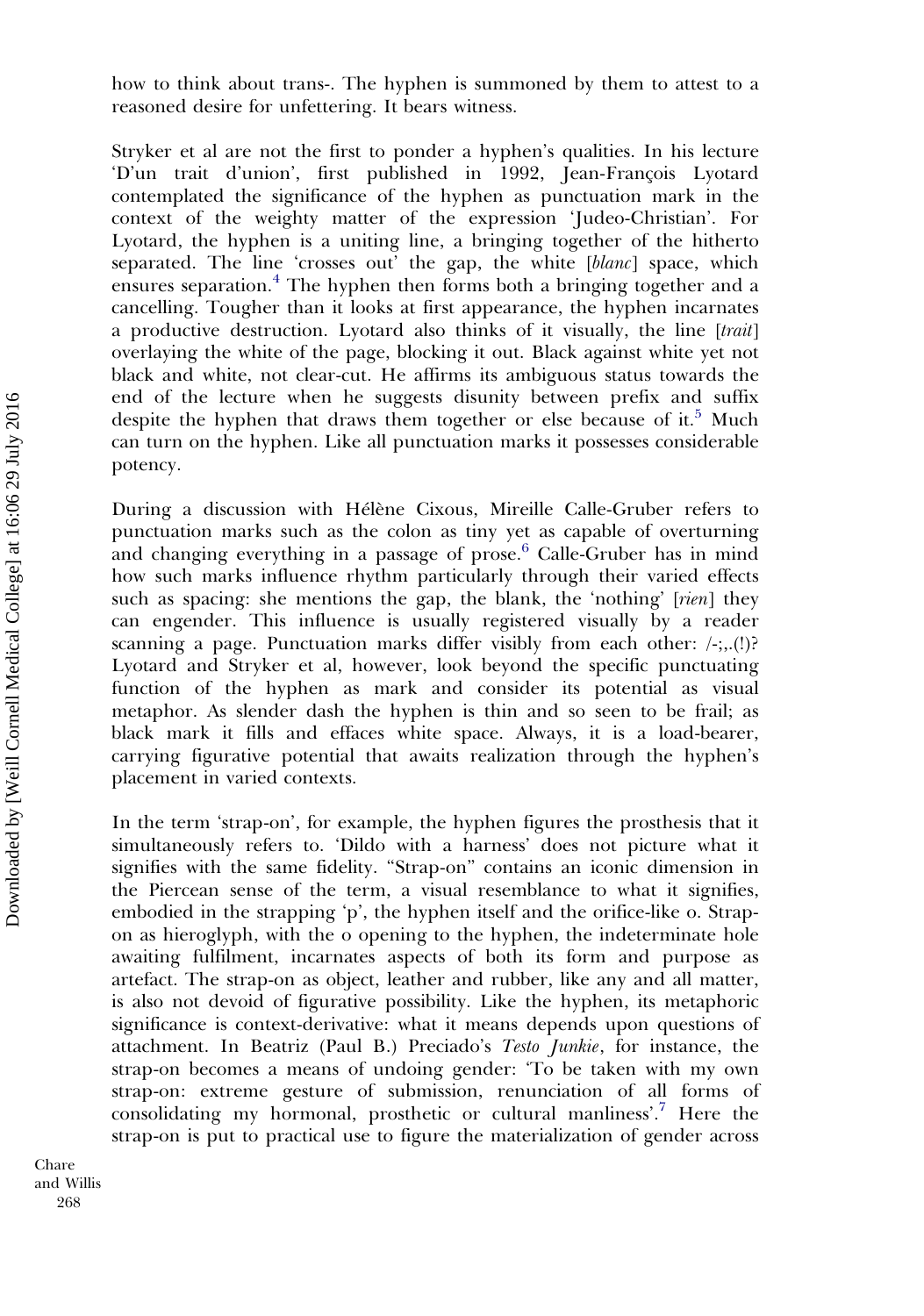varied registers as always provisional. Masculinities are never totally assumed, concretized.

Preciado's strap-on, like the hyphen in trans-, enacts a kind of distancing even as it brings together. Receiving the strap-on, taking it in, enables Preciado not to be taken in by it and what it seems to symbolize, the privileging of the phallus. The strap-on does not make Preciado a man any more or less than testosterone or swagger. Through giving up control of the strap-on, through circulating it to a lover, Preciado generates insights that are similar to those elaborated by Judith Butler in her essay 'The Lesbian Phallus':

The phantasmatic moment in which a part suddenly stands for and produces a sense of the whole or is figured as the center of control, in which a certain kind of "phallic" determination is made by virtue of which meaning appears radically generated, underscores the very plasticity of the phallus, the way in which it exceeds the structural place to which is has been consigned [...], the way in which that structure, to remain a structure, has to be reiterated and, as reiterable, becomes open to variation and plasticity.<sup>[8](#page-20-0)</sup>

Through re-siting the strap-on, giving it to a woman lover, creating a new phallic figure, Preciado stages the structural operation of the phallus as fountain-head of significance – or rather, reveals this structure to be a staging, a repeated performance.

Submitting to the strap-on enables Preciado to effect [produire] a hitherto precluded femininity:

It is not an essential femininity, not a kind covered-up by the king; but rather a "female masculinity", a king femininity. I am her king bitch, her trans slut, a boi [gamin] who shows her pussy behind his big cock.<sup>[9](#page-20-0)</sup>

The strap-on here contributes to the production of a relation, like a hyphen it attaches. At this point the relation is one bound up with an erotic dominance and submission. BDSM provides the backdrop for what might be referred to as a genderfuck. Genderfucking is not necessarily aligned with trans but is useful as a term to describe qualities of the femininity that has been brought into being here.<sup>[10](#page-20-0)</sup> It is a trans- femininity, a femininity combining king and bitch, cock and pussy, generating new possibilities from and beyond binary difference.

The capacity for the strap-on to engender a challenge to conventional gender categories, to contest gender binarism, is reaffirmed later in Testo Junkie when Preciado straps on 'Jimi', a black dildo functioning as a synecdoche for Jimi Hendrix, and then makes love: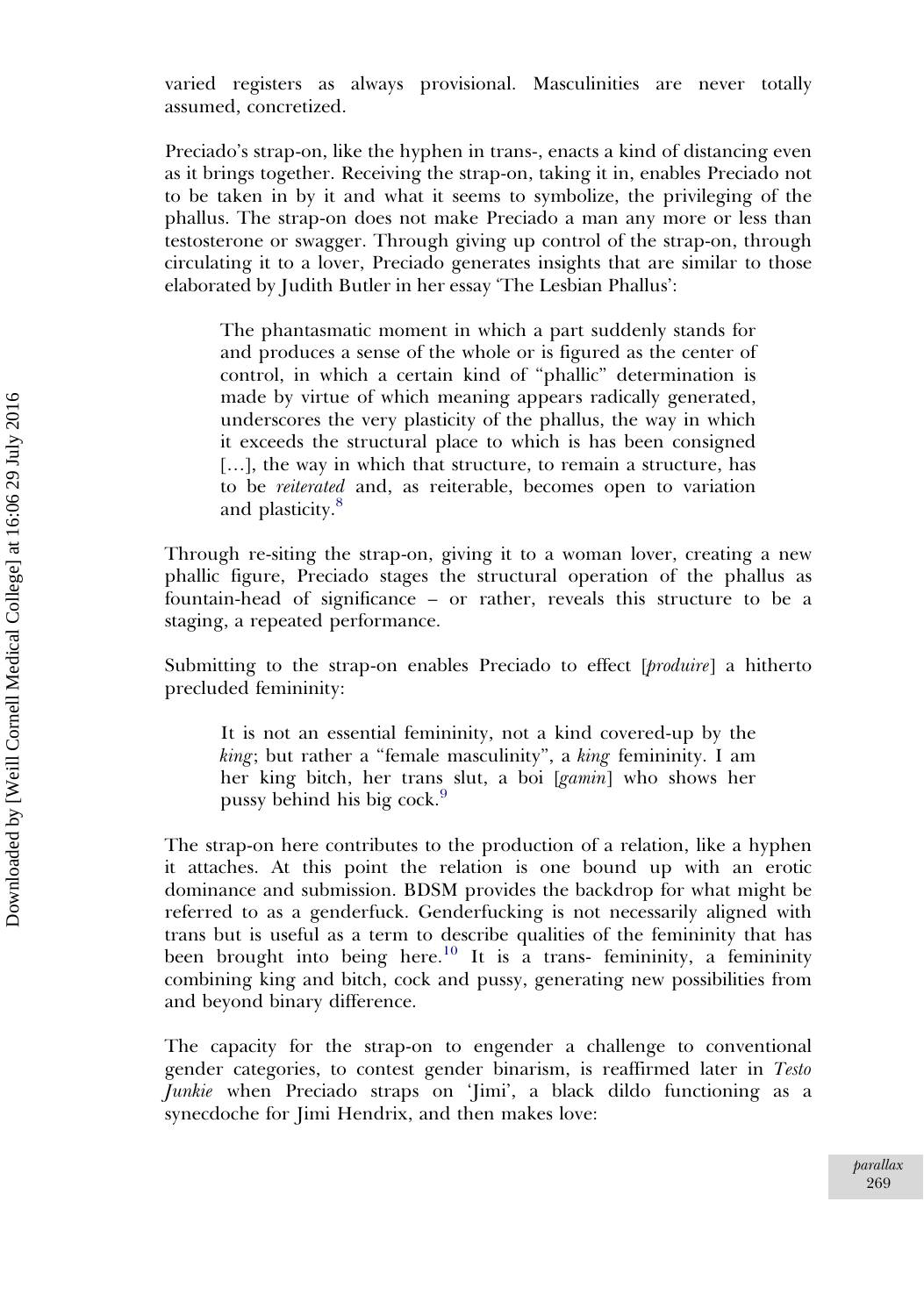As I plunge the Jimi in, she calls me "chérie, chéri". The difference cannot be heard, but I know she says it twice, once for each of my sexes. She writes it like that in the texts she sends me: chérie, chéri.<sup>[11](#page-20-0)</sup>

The strap-on helps to bring *différance* to the fore, drawing attention to language's differential play. The non-coincidence of the two gendered terms of endearment, their visible (if not acoustic) difference, also figures the noncoincidence between the sign and itself: 'No element can function as a sign without referring to another element which itself is not simply present.<sup>7[12](#page-20-0)</sup> Preciado is, of course, knowingly playing around with writing and *différance*. The vocal terms of affection and the text message, the example of Preciado's lover's phone-etiquette, both become the means by which to bring everyday life experiences from the margins of philosophy to its centre.

The event featuring the Jimi, like the D/s strap-on encounter, is one of many vignettes in Preciado's book informed by, embodying, and intervening in contemporary ideas about the body, sex, sexuality and technology. Writing, coupled with doses of testosterone, form ways of theorizing and are both understood by Preciado to be therapeutic.<sup>[13](#page-20-0)</sup> Using vignettes enables Preciado to evoke meaning through imagery as much as by direct narration. As a series of vignettes, as a work of literature, Testo Junkie operates across multiple registers. It brings together philosophy as it is traditionally understood and philosophies of the boudoir. Testo Junkie might therefore be read as embodying a kind of trans- poetics comparable to the gay poetics Adrian Rifkin describes in 'Does Gay Sex need Queer Theory?<sup>'[14](#page-20-0)</sup> For Rifkin, the sexual practices of Parisian leathermen at the Keller (a hard cruising bar) – their gestures, motions, affections – incarnate a poetics that resists the constraints of formal politics, resists form, through the liberation of affect.

In Homographesis, Lee Edelman discusses 'the inescapable politics of any formalism, the insistence of ideology in any and every graphesis of (gay) sexuality (insofar as it seeks to reify form itself, morphology, as a meaningful structure of identity)'.<sup>[15](#page-20-0)</sup> Rifkin offers a politics that is, if not anti-formalist, in excess of form, beyond form. It is not form but action as a locus of affect that gives sense to fucking, biting and sucking at the Keller. Rifkin links writing in a more limited sense of the term, namely Verlaine's cock fantasies, to leather sex acts, regarding them as on a continuum. The graphic possesses an excess, a drive-invested underside that Rifkin is able to explain through recourse to Julia Kristeva's understanding of poetic language. Rifkin, like Preciado, views literature and bodies as implicated, as co-textual, rather than as discrete domains. Regarding the body as text is not new: Butler, for example, has explored how Martina Navratilova's body as undecidable called into question ideas of embodied difference between the sexes, rewriting the rulebook on physical femininity in the  $1990s$ .<sup>[16](#page-20-0)</sup> Preciado and Rifkin, however, supplement this kind of understanding of flesh-writing through pulling to the fore aspects of the creative artistry that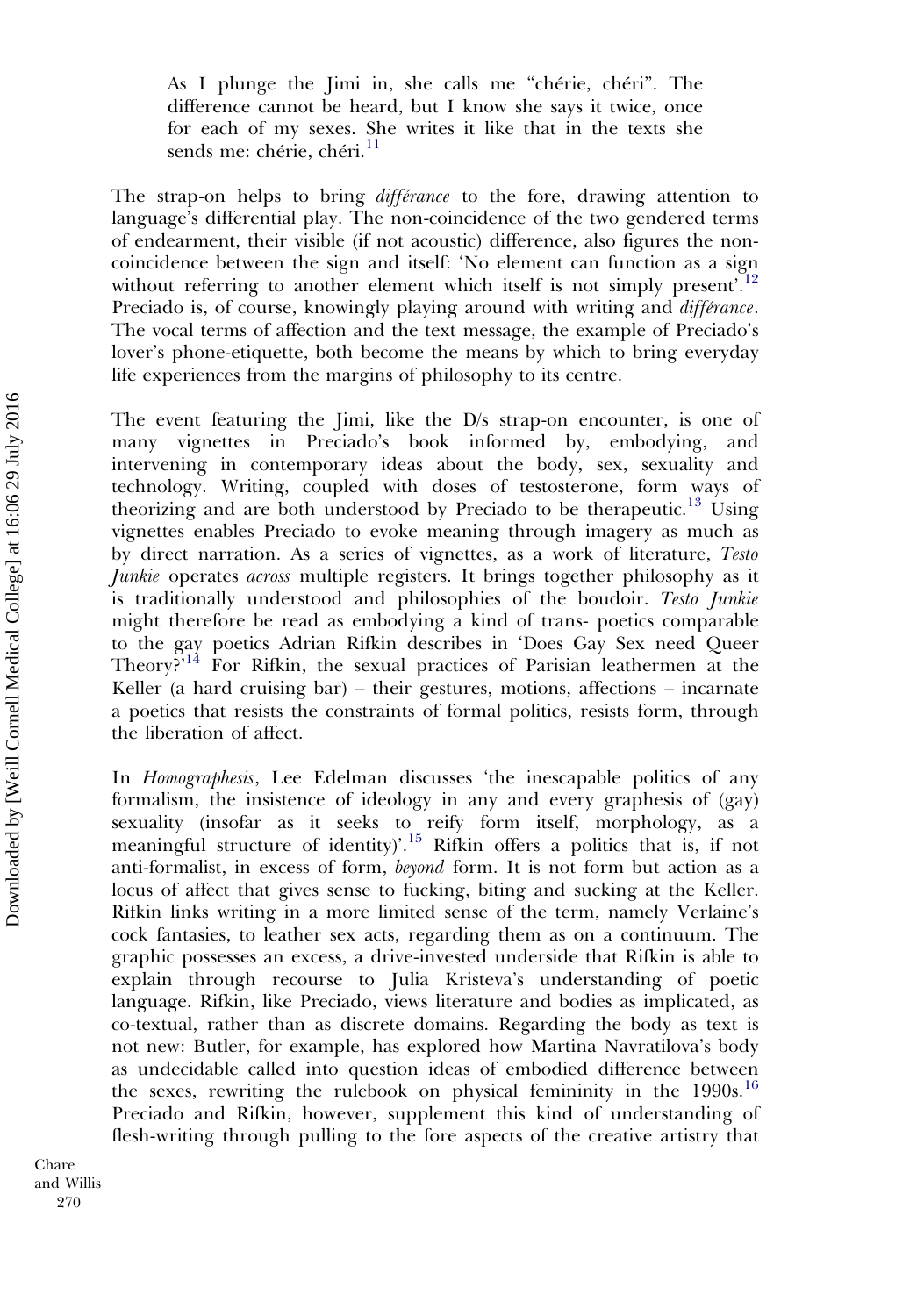is inherent to having sex and negotiating gender. Their writings carry dimensions of the rhythms and intensities which accompany context specific articulations of gay or trans lives to their readers. Through this transmissive capacity, Preciado avows the desire to foster a sense of communion between author and reader, a recognition of lived overlap: 'My ambition is to convince you that you are like me'.<sup>[17](#page-20-0)</sup> In this sense,  $T$ esto *Junkie* is a hyphen aiming to bridge the gap between trans and those Preciado refers to as bio-men [biohommes] and bio-women [biofemmes], those living as if their biology straightforwardly embodies their sex. Writing is put to work by Preciado to aid with self-analysis and to shift social perceptions of what it is to be trans.

In this special issue, Ika Willis's 'Writing the Fables of Sexual Difference', returning nearly fifteen years later to the concerns which animated her Introduction to an earlier issue of parallax, 2002's having sex (8:4), also demonstrates the power of writing to analyse, express and expand conceptions of gender and sexuality. Willis explores slash fiction as literary practice and as a form of genderplay. Slash fiction is a subgenre of fanfiction written by women that usually features man-on-man (m/m) sexual couplings and/or relationships. Slash fiction takes its name from a punctuation mark, the slash  $($ ), which, when slid between the names of characters from a television series, film, or book, denotes a romantic connection between the two. In this context, the slash (like a hyphen) serves to link together, to render intimate. For Willis, slash forms a gender technology, specifically a (trans-)gender technology, through which gendered and sexual identity can be generated, articulated and/or transformed by way of differing kinds of identification between authors, characters and readers. Slash as an 'acrossing' of gender at once works with and repudiates stable boundaries between gender identities. Through this process, which Willis explores by way of a close reading of the sexual poetics of the Blake's 7 slash fiction story 'Metaphorically Speaking', resignifications of sexed or gendered bodily zones can occur: a woman, for instance, can have a cock. In a culture where we are bound by binary difference, slash provides a vital means by which to creatively appropriate and develop incoherencies in the binary gender system. Through its enabling metaphors, slash provides pleasurable new ways to figure the literal and to literally enjoy life more.

Laura Smith's article 'Trans-Baudrillard: Towards a Selective Immunity', also pays close attention to metaphoricity, albeit in a different context: Jean Baudrillard's writings. Smith analyses immunity as exemplary of Baudrillard's trans-theory through attending to its pervasiveness as trope in his work. Baudrillard's writings embody an 'immune strategy' that can be characterized as trans in the theorist's understanding of the term. Smith explains that for Baudrillard, trans signals an excess of meaning and is therefore bound up with a beyond; yet, through its links to seduction, to the allure of signs, it also plays across. This beyond-across is revelatory, bringing to the fore the superfluous fixation on defensive immunity caused by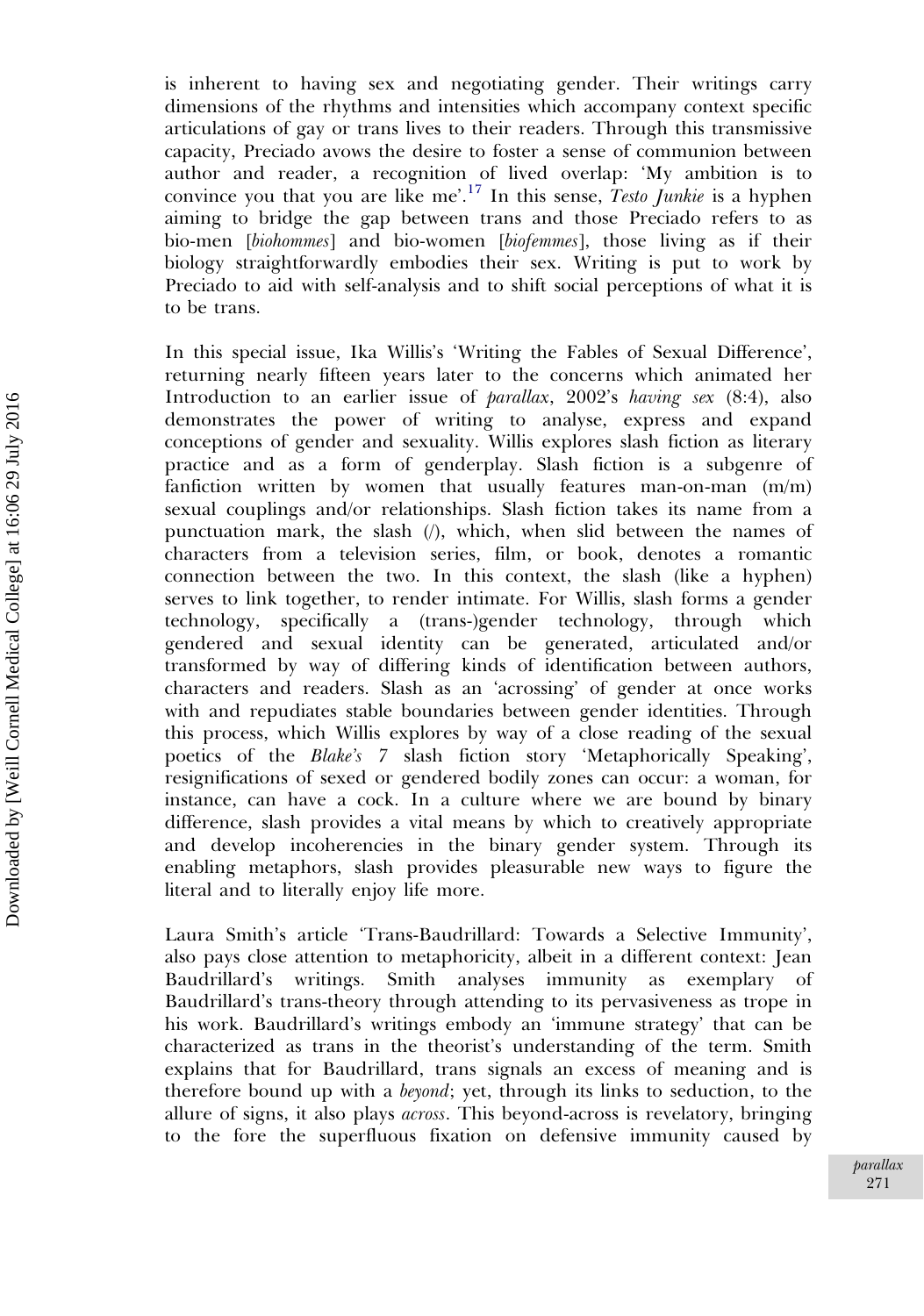antagonisms generated by seemingly incompatible binary opposites. The reality of the reversibility of opposites – the reality, for example, that the fair requires the foul and is not at odds but in league with it, that the other is a part of the self – is refused. Contemporary society seeks to sever the umbilical that unites the ostensibly opposed, to bubble-wrap individuals. Baudrillard employs the 'boy in the bubble' as a metaphor for contemporary society. The actual boys in bubbles from which the expression is derived, Tod DeVita and David Vetter, possessed ineffective immune systems and lived in sterile environments, "bubbles". Bubbles bespeak vulnerability. The bubble as trope also conjures the image of something flimsy, *transparent*, a thing seemingly in denial of its thingness, almost not there, unseen.

Baudrillard's use of the metaphor of the bubble, however, renders what it figures visible. Here, his writing as an act of creative struggle strives to give form through illusion to the elusive, the disappeared. For Smith, Baudrillard struggles 'to "re-make emptiness" or "cultivate the void", to "save" signs and concepts from absorption – total transparency'. In the *Keywords* issue of  $TSQ$ , James Sares focusses on Baudrillard's brief discussion of transsexuality, seeing it as symptomatic of a worrying superficiality which threatens to hollow the subject of 'authentic content'.<sup>[18](#page-20-0)</sup> As part of his 1987 essay, 'We are all transsexuals now', Baudrillard interprets transsexualism as registering 'a change in the symbolic order of sexual difference' that is characterized by 'artifice'.<sup>[19](#page-20-0)</sup> For Sares, this reduction of transsexualism to an artificial figure implies that there is no depth to Baudrillard. He is seduced by appearances, neglecting deeper realities. Smith, however, powerfully shows that trans- in a broader sense as it manifests through Baudrillard's literariness, the aesthetics of his texts, the finely-wrought metaphors, embodies a strategy marking reversibility that is conceived to undermine systems that exhort a divisive immunity, an unbridgeable binary. Baudrillard's writing manifests a substantial poetic immunity that is 'duel' (double/struggle) and that transfers the consideration of this concept from subjects to form (conceived as radical otherness). With the indestructability of form as base, it is Baudrillard's 'relation  $to$  and observance of form that is foundational for conceptualization of immunity as positively trans-: across/beyond'.

#### The Burden of Representation

Smith's appreciation for Baudrillard's formal complexity as a writer is shaped, in part, by the theorist's interest in Charles Baudelaire's poetry. Baudelaire set out to archive the detritus, the dirty undersides, of modernity. One example of the modern phenomena he records is the chiffonier or ragpicker. His depiction of the ragpicker is described by Walter Benjamin as 'one extended metaphor for the procedure of the poet'.<sup>[20](#page-20-0)</sup> The ragpicker sorted through rubbish for material that could be salvaged, sold on: transforming the discarded, the rejected, into new commodities. Rifkin identifies her or him as a transitional figure, transferring commodities 'between social classes and strata' and facilitating the 'appropriation or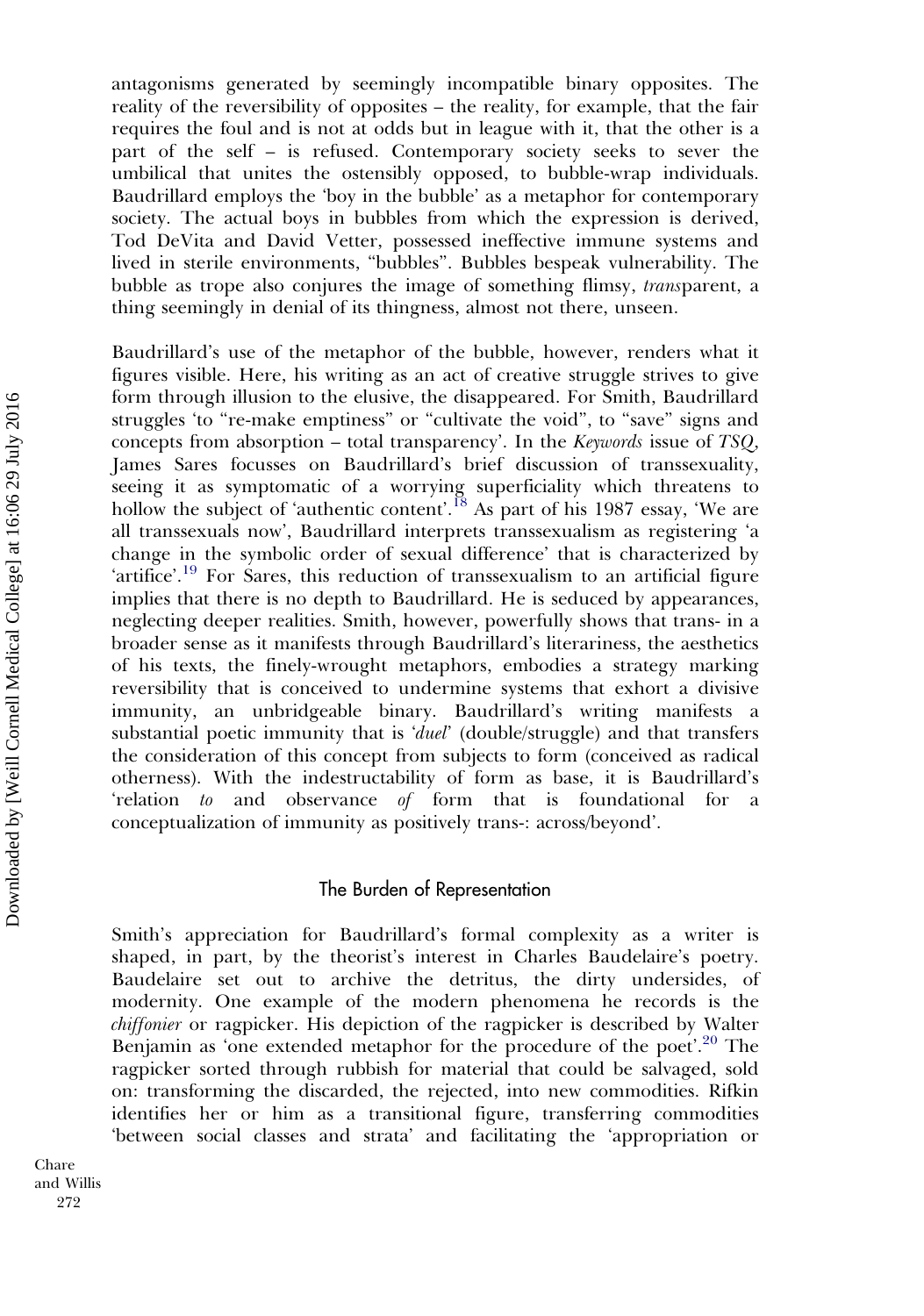re-appropriation of wealth or pleasure, legal or illegal'.<sup>[21](#page-20-0)</sup> In the essay 'Du vin et du haschisch', Baudelaire portrays the ragpicker as collecting and cataloguing refuse, 'flipping through archives of debauchery'.<sup>[22](#page-20-0)</sup> For this reason, Debarati Sanyal likens Baudelaire the ragpicker-poet to 'an alternative historian who composes archives of urban waste'.<sup>[23](#page-20-0)</sup> Baudelaire's historical documents are members of the underclass, the downtrodden, 'abject figures wholly identified with the refuse they collect'.<sup>[24](#page-20-0)</sup> As Benjamin notes, they are miserable, unsavoury types, *lumpenproletarier* [rags].<sup>[25](#page-20-0)</sup> Baudelaire seeks to hold fast to these social castoffs, inventory them, through the poetry he writes. Rifkin notes, however, of the 'literary bohemia who name and list and moralise' that they process the ragpicker into anecdote or special knowledge.<sup>[26](#page-20-0)</sup> Writers such as Baudelaire are parasitic and burden the ragpickers with representing a particular type, reducing them to a spectacle to be vicariously consumed. They subject the ragpickers to a secondary violence (in addition to the primary violence of their economic disenfranchisement) at the level of representation.

Being subject to representational violence is a key theme in Becoming an Image. Cassils identifies as transgender and the artwork can be seen to offer commentary on the experience of being imaged by the non-trans identified, regarded through stereotypes and misconceptions.[27](#page-20-0) The work is a transgender-inspired equivalent to Barbara Kruger's Untitled (Your gaze hits the side of my face) (1981), which can be read as a condemnation of advertising's complicity with patriarchy and of its pandering to a sexual politics of looking that objectifies women. In contemporary Western society, trans people are also frequently subject to a politics of looking that objectifies, that reduces individuals to objects, to examples, for instance, of pathology or fetish. In this context, Becoming an Image permits Cassils to simultaneously examine the violence inherent in such acts of objectification and to exercise agency, articulating a trans subjectivity that potentially resists processes of objectification.

The role of the media in shaping widely-held perceptions of transgender and transsexual people is examined by Karine Espineira in her essay 'Transgender and transsexual people's identity in the media'. [28](#page-20-0) The essay develops ideas advanced in Espineira's ground-breaking book La transidentité: De l'espace médiatique à l'espace public [Transidentity: From media space to public space] in which she traces television's propensity to reinforce binary understandings of trans.[29](#page-20-0) Espineira detects a personalizing tendency in reportage such that faces, personalities, rather than events, become the focus. Those personalities made representative of given social issues are subject either to identification or rejection: 'Positioning, the image's constitutive aspect, contains the principal elements that enable an individual to be distinguished from their peers'.<sup>[30](#page-20-0)</sup> The talking head, arranged to be the representative for a given issue, appearing on its behalf, becomes instead what is at issue, transformed into a representation, figured potentially as fairground attraction, as freak.<sup>[31](#page-20-0)</sup> There is a tendency to other, to undermine the authority of those speaking by way of how they are shown. These processes of representation are beyond the speaker's control: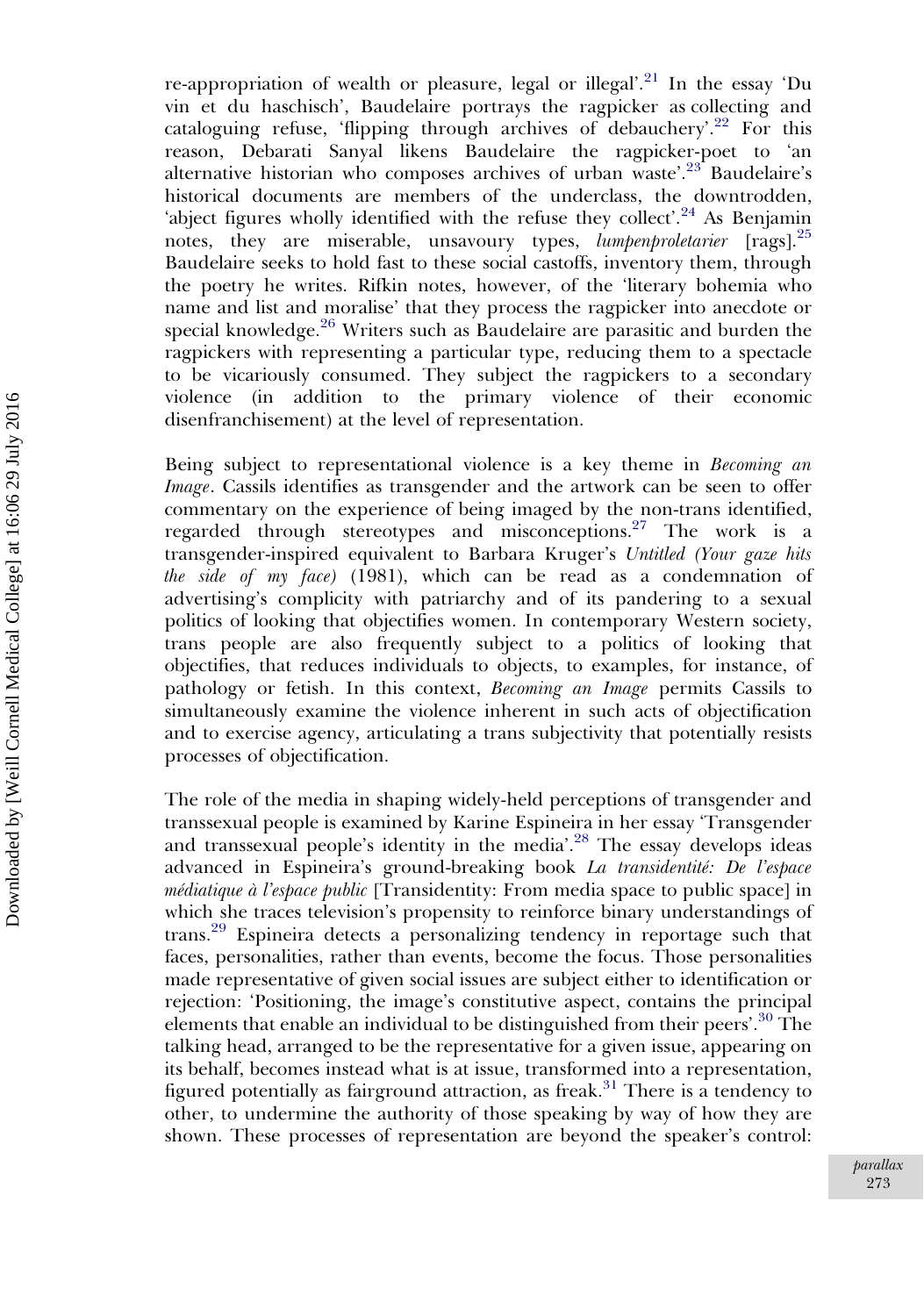'Once mediatised, an activist loses their image in the public domain and the ideas of certain television people'.<sup>[32](#page-20-0)</sup> The processes, however, impact upon popular reception.

In 'Transgender and transsexual people's identity in the media', Espineira focusses primarily on a French media context although many of the observations will be familiar to those in the Anglophone world and clearly have a broader cultural resonance. She observes that the language adopted by the media to discuss trans is retrograde, ignoring new terminologies developed by trans people to better represent their lived realities. This point is reinforced in another essay Espinerira co-authored with Arnaud Alessandrin and Maud-Yeuse Thomas, in which they discuss the struggle for self-expression of trans people who often feel disempowered, cornered by modes of definition, stuck between, on the one hand, being pathologized and subject to an overly rigid legal framework or, on the other, laid open to a too vague queering. $33 \text{ In the}$  $33 \text{ In the}$  essay in this issue, Espineira also identifies a disjunction between trans self-understandings and media representation, shedding light on the how the media has either desexualized or hypersexualized 'transidentities' [des identités trans]. Social sanctions that are designed to prevent the overcoming of gender binaries and boundaries show through these strategies of media representation. Trans people are either accepted at the expense of their self-understanding, incorporated into normative modes of thinking gender, or confined to the social margins. The media therefore reinforces binary logic through conservative "with us or against us" modes of representation. There is no space in the media for lifestyles that exist across or beyond traditional categories of sex and/or gender. Too often, trans becomes the negative that sustains the positive.

# Trans-form

In this context, Susan Stryker has observed how transgender as a term increasingly 'functions as the site in which to contain all gender trouble, thereby helping secure both homosexuality and heterosexuality as stable and normative categories of personhood'.<sup>[34](#page-20-0)</sup> When conceived this way, transgender operates as the constitutive outside to a discourse of sexual normativity, gay or straight. In *Bodies that Matter*, Judith Butler suggests that any outside to discourse is 'not an absolute "outside", an ontological thereness that exceeds or counters the boundaries of discourse; as a constitutive "outside", it is that which can only be thought – when it can – in relation to that discourse, at and as its most tenuous borders'. [35](#page-20-0) Butler draws attention to how 'the construction of gender operates through exclusionary means, such that the human is not only produced over and against the inhuman, but through a set of foreclosures, radical erasures, that are, strictly speaking, refused the possibility of cultural articulation'.<sup>[36](#page-20-0)</sup> Transgender is sometimes subject to this exclusionary logic, relegated to the status of the inhuman in order to stand as guarantor for the human. This outsider status however, as Butler foregrounds, bound to the exclusive inside.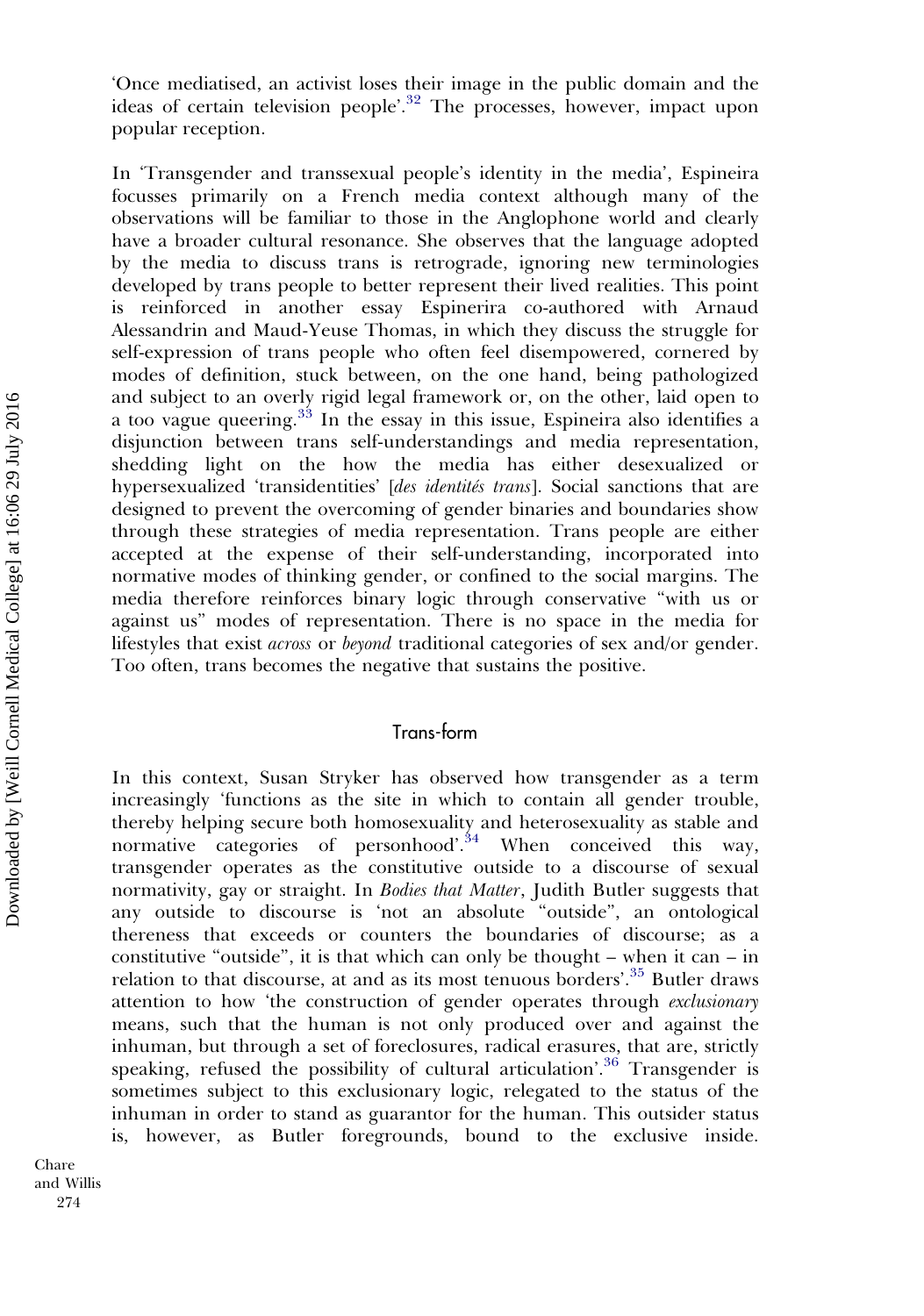Transgender understood in these terms might escape the binary logic of male and female but cannot circumvent binary logic altogether. It functions as the negative term to gender tout court, forming an enabling difference.

Butler does not regard 'those abjected beings who do not appear properly gendered' as, in some sense, beyond gender.<sup>[37](#page-20-0)</sup> They are rather marginalized through the exclusionary violence of a restrictive language of gender. One way to resist this violence is by "celebrating" exclusion, empowering the negative. This is the strategy advocated by Stryker in 'My Words to Victor Frankenstein above the Village of Chamounix: Performing Transgender Rage'. [38](#page-20-0) In the essay, which is a textual adaptation of a performance piece, Stryker describes embracing the rage that accompanied her recognition of the violence that accompanies categorization. This rage is fuelled by the moment shortly after the birth of her lover's child when the infant is gendered: 'It's a girl'.<sup>[39](#page-20-0)</sup> Soon after witnessing this binary placement, Stryker tells us, she was overwhelmed by 'abject despair over what gender had done to me'.<sup>[40](#page-20-0)</sup> She does not, however, let this abjection define her but rather draws on it as the material from which to craft a performance of resistance, a resistant performance.

In this sense, Stryker stands someone such as Marcel Jouhandeau on his head. Jouhandeau felt his abject status as a homosexual became him.<sup>[41](#page-20-0)</sup> He accepted social stigma rather than fighting against it. Jacqueline Rose described the dangers of not providing valves within culture through which the abject can be articulated, referring to how horror can become the matter of power.[42](#page-20-0) Totalitarian regimes exploit cultural anxieties about identity through labelling some groups of people as abject. This process of abjection as a tool of power becomes a means by which to guarantee the integrity of a particular conception of the self. Stryker, however, rather than harnessing fear of the horrible, the abject, as a means to power, finds power in being "horrible", repurposing freakdom as a positive attribute, bringing Frankenstein's monster in from the cold. Judith (Jack) Halberstam has comparably suggested that 'we need to recognise and celebrate our own monstrosities'.<sup>[43](#page-20-0)</sup> The kind of emancipation practiced by Stryker, however, requires a certain empowerment, a degree of freedom, to begin with: a freedom not shared by all those who are labelled as abject, outcast. Stryker's self-fashioning is nevertheless a provocative meditation on the impossibility of shaking off the trappings of categories coupled with the necessity to challenge those categories from within, to move beyond them by way of them.

Categories act to classify, to contour and render understandable. As a bodybuilder, Cassils is well-versed in the need for definition. Cassils the artist, however, seeks to defy classification. There is a long tradition of using bodybuilding to contest taken-for-granted categories such as femininity and masculinity. In this context, Joanna Frueh's concept of monster/beauty, with its coupling slash of difference, describes another way of celebrating monstrosity. For Frueh, the ageing female bodybuilder incarnates 'repulsion and allure<sup>'.[44](#page-20-0)</sup> Through the lived experience of bodybuilding, Frueh comes to recognize 'that human beings and their bodies are culturally marked in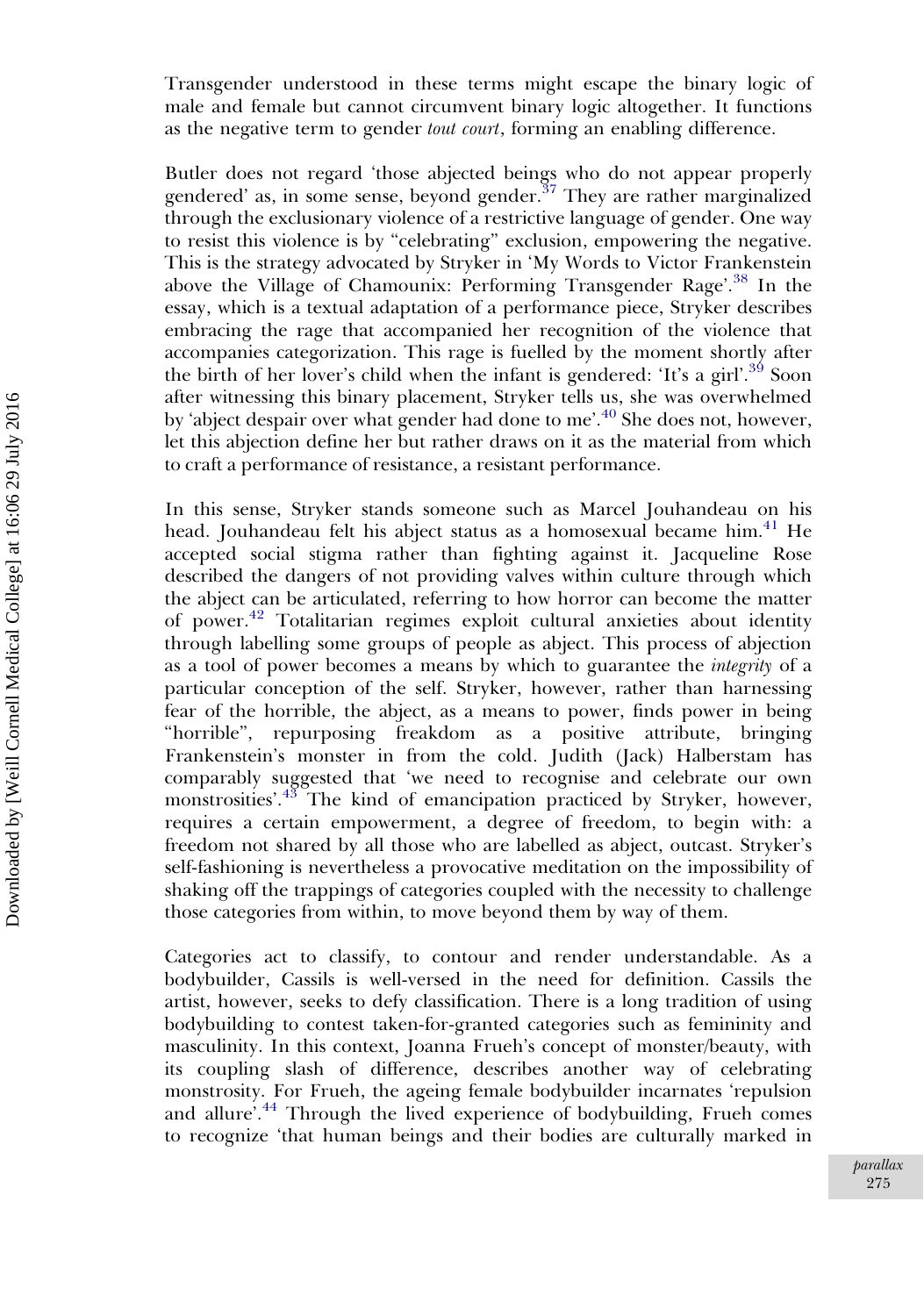ways that can be transformed by putting the knowledge gained through theorizing into practice'. [45](#page-20-0) This transformation is, however, limited by how bodies are imaged by others. Frueh provides the example of Lisa Lyon who sought to redefine femininity but was photographed for the project Lady by Robert Mapplethorpe in poses that sexually objectified her.<sup>[46](#page-20-0)</sup>

Eliza Steinbock has linked another artwork by Cassils, Advertisement: Homage to Benglis, with Mapplethorpe's photographs of Lyon due to 'the presentation of trans-muscularity, or a man body on a lady face'.<sup>[47](#page-20-0)</sup> Steinbock here retrospectively positions Lyon as trans-embodied. In her perceptive reading of Lady, Lynda Nead highlights the many ways in which Lyon has been "framed". Her parodying of masculine body ideals is 'easily reappropriated' and 'the surface of her body has become a "frame", controlling the potential waywardness of the unformalized female body and defining the limits of femininity'. [48](#page-20-0) Lyon having "form" is identified as the problem. To form is to make matter conform to some specified shape or structure. This form is partly produced through bodybuilding and partly through being photographed in particular ways. The case of Cassils is different. In the collaboration Advertisement: Homage to Benglis, Cassils controls the way the body is photographed, a process Lyon ceded to Mapplethorpe. Cassils also perfects a body that resists easy categorization, defies ready re-appropriation into dominant somatotypes.

The artwork by Lynda Benglis that Cassils pays homage to is Advertisement, a full-page colour advertisement that appeared in Artforum magazine in 1974. Lisa Tickner describes the ad as 'showing an aggressively sexual image of a greased nude body with just a pair of sunglasses and a huge latex dildo as accessories'. [49](#page-20-0) Benglis affirmed that the work mocked both pin-ups and macho images and Tickner suggest that the ad is 'a bizarre blend of the two'.<sup>[50](#page-20-0)</sup> Tickner reads Benglis's Advertisement as parody. It satirizes glamour photography and macho posturing through a body that simultaneously displays attributes culturally coded as distinctly masculine and feminine. Cassils was probably drawn, in part, to the Benglis artwork by this combining. Although Cassils's redux is framed as a homage, a public display of allegiance, it actually has more of the quality of an avant-garde gambit. Avant-garde gambits, moves made by artists to intervene 'in the interrelated spaces of reputation, publicity, professional competition and critical recognition', work through 'the play of reference, deference and difference'.<sup>[51](#page-20-0)</sup> Reference demonstrates an artist's knowledge of the history of their subject of representation and deference forms an acknowledgment of an existing artistic leader with shared concerns. Difference involves 'a definitive advance' on current practice, one that simultaneously defers to and displaces a pre-eminent artist and/or artwork.<sup>[52](#page-20-0)</sup>

Cassils's homage, produced in collaboration with Robin Black, differs from Benglis's gender bending in its subtlety and knowingness. Benglis's feminist statement unintentionally parodies a particular kind of trans- embodiment in which markers traditionally associated with masculinity and femininity are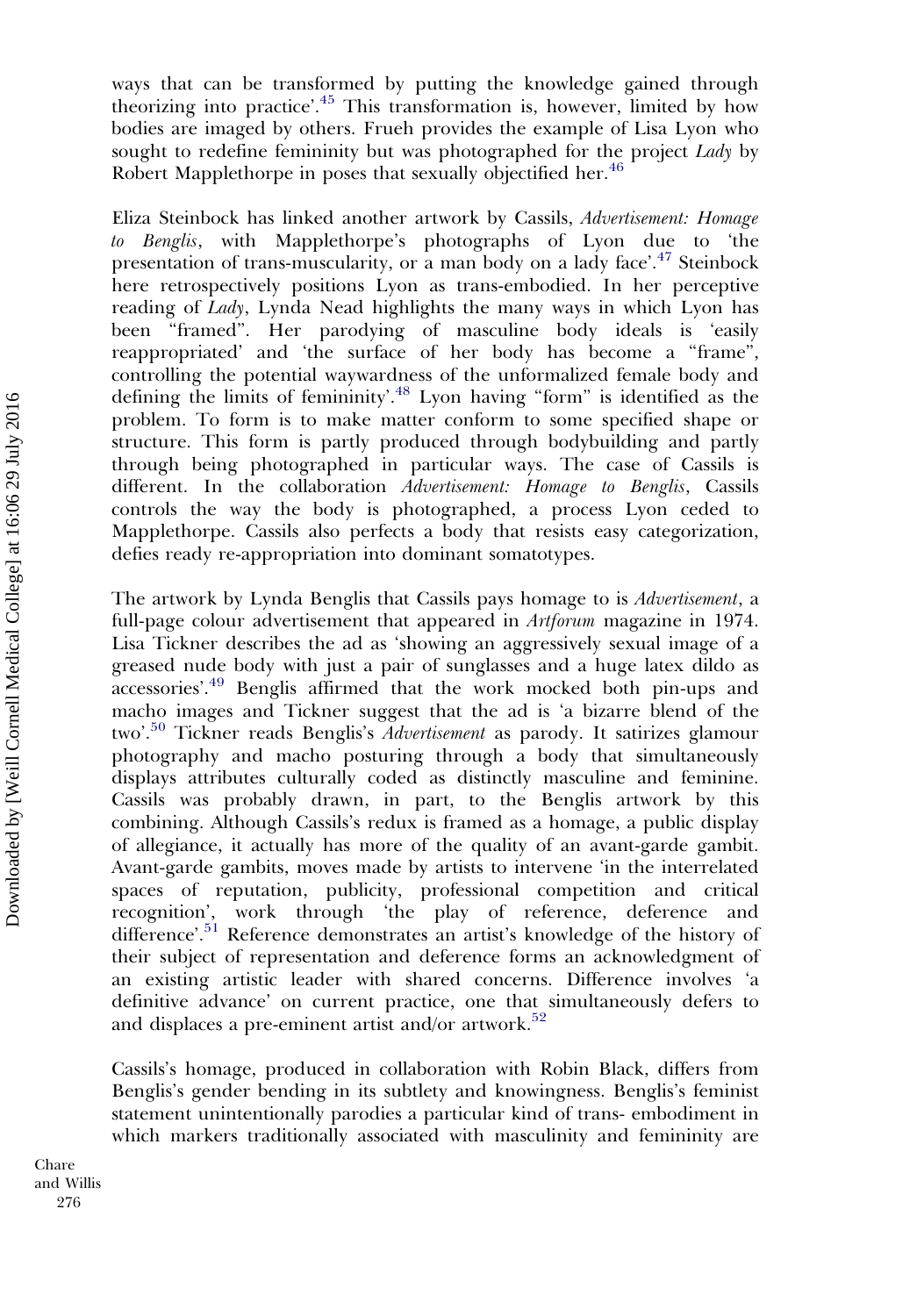combined. She borrows clumsily and unwittingly from a language that Cassils lives, incarnates. Sporting her outsize dick, profiling her pert breasts, slender arms and midriff, wearing jewellery, staring out from behind her cat eye sunglasses, Benglis presents herself ambiguously but in such a way that if masculinity and femininity are considered threshold effects, as Eve Sedgwick suggests, then the artist tips the scales into the feminine.<sup>[53](#page-20-0)</sup> Cassils, adopting a more frontal pose, has a jock strap on. This underwear simultaneously signals and withholds the phallus. There is a "hairway to heaven" travelling from the artist's belly button to jock and Cassils's visibly veined biceps frame petite breasts with pierced nipples. The artist, pale-skinned in contrast to Benglis's bronzed physique, is posed against a white backdrop. The brash, bright red lipstick Cassils is wearing stands out, forming a focal point equivalent to Benglis's hand gripping the shaft of her cock.

Unlike the rest of Cassils's body, the lips look artificial, almost drawn on. Increasing lip redness is a technique that has been used to enhance perceived femininity. Red lipstick is linked to heightened sexual allure.<sup>[54](#page-20-0)</sup> The choice of such a bold shade suggests that, like a burlesque performer, Cassils is deliberately drawing attention to beauty work, making the labour of appearing "feminine" visible.<sup>[55](#page-20-0)</sup> The lips amplify the message that appearances are fashioned rather than readymade, one also signalled by the built body, the surgical scar across the abdomen, the piercings, and the boyshort hair. In contrast to the parodic body Benglis presents, one that stands (up) for femininity through reciting masculinity, Cassils perfects a body that seeks to inhabit the across, that strives not to settle for either femininity or masculinity, not to cross the threshold of either.

#### Norm and Form

In this sense, Advertisement unfolds across similar terrain to other works in Cassils's corpus and reflects the artist's longstanding efforts to resist regulatory norms. When the artist participated in Vanessa Beecroft's 2001 performance piece at the Gagosian Gallery in Beverley Hills, VB46, Julia Steinmetz described Cassils as possessing a 'body carefully sculpted into a lean, supermuscular physique that produces a set of butch readings referencing gay male body ideals and flirting with transgender classification'. [56](#page-20-0) Although placed centre stage at the performance, Cassils's body would later be deemed too subversive by Beecroft. A photograph that clearly captured the artist's defiant stance during the performance was 'neutered through digital manipulation' with prominent musculature 'smoothed out'.<sup>[57](#page-20-0)</sup> This firsthand experience of the kinds of uninvited interventions that accompany becoming an image and also the malleability of the image, its availability for re-citing, may well have informed the conceptualization of Becoming an Image, a cerebral meditation on violence and image-making and on the nature of form (the performance dimension of the artwork comprising meta-form).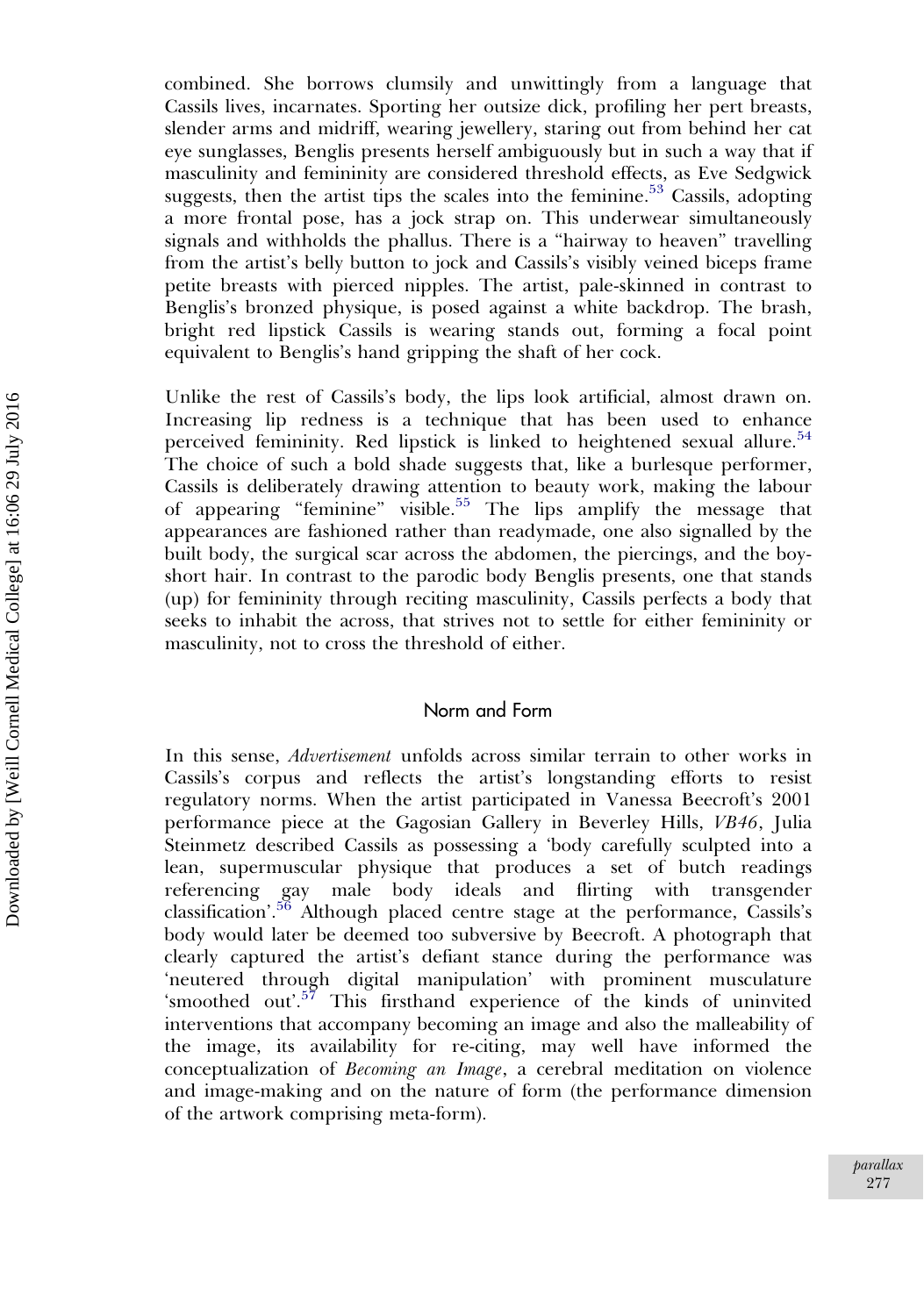Becoming an Image interrogates form, the process of becoming form and the undoing of form, ways of deforming or unforming. During the performance component of the work, the clay monolith, a truncated pyramid, is gradually kicked, punched, gouged, until it is a crumpled mess, approaching formlessness. The attack upon the pyramid has been described by the artist (in an interpretation followed by Steinbock) as a kind of commentary upon physical violence against transpeople. Jennifer Doyle has linked the work with combat sports, presumably because of its pugnacious qualities.<sup>[58](#page-20-0)</sup> Becoming an Image is about inflicting and receiving violence, about physical hurt. The pyramid, however, can also be read as forming a metaphor for another kind of brutality, the violence of 'visual and morphological criteria' to which transpeople are expected to conform.<sup>[59](#page-20-0)</sup> These morphological criteria are bound up with systems of categorizing and classifying. Stryker, Currah and Moore urge looking beyond the prison house of categorization, the exclusivity that accompanies categorizing and the 'unavoidable questions about the masked rules and normativities that constitute qualifications for categorical membership'.<sup>[60](#page-20-0)</sup> S. Bear Bergman also writes of the injury and misunderstanding caused by categorizing, the need to recognize that 'lines are not always clear', that definitions often prompt misunderstandings.<sup>[61](#page-20-0)</sup> Regulatory mechanisms operating within society through apparatuses such as the media offer a restricted variety of desired figures and comportments. These designs comprise ways of being that are granted legibility, act as imperatives.

During a discussion of regulatory ideals as determining factors in who can and cannot be an intelligible self, Butler argues for the need to think through 'how a certain forming of the formed takes place'.<sup>[62](#page-20-0)</sup> The forming process is linked to norms 'that enter into subject-formation prior to any question of reflexivity'.<sup>[63](#page-20-0)</sup> The emplacing norms position subjects in relations of opposition to others before subjects are able to critically reflect on those relations such that subjects have form before realizing it. For example, at birth the initiatory performative 'It's a girl/It's a boy' is formative although its self-centred effects will only be realized belatedly. In Bodies that Matter, Butler teasingly opens the possibility of instituting alternative norms such as 'It's a lesbian' but these would also act to emplace and fashion the yet-to-be self, albeit differently.<sup>[64](#page-20-0)</sup> Rather than simply or only renegotiating the norms that form, in Dispossession Butler suggests focusing on the role of crafting in relation to the self and the standards that seek to govern its form. This crafting is aligned with a particular mode of reflexivity, one that strives to undo a sovereign notion of self and the 'defensive relation to alterity' that characterizes it. $65$  Butler suggests that 'the "I" who crafts herself' will not be 'a fully agentic subject who initiates that crafting':

It will be an "I" who is already crafted, but also who is compelled to craft again her crafted condition. In this way, we might think the "I" as an interval or relay in the ongoing social process of crafting – surely dispossessed of the status of an originating power.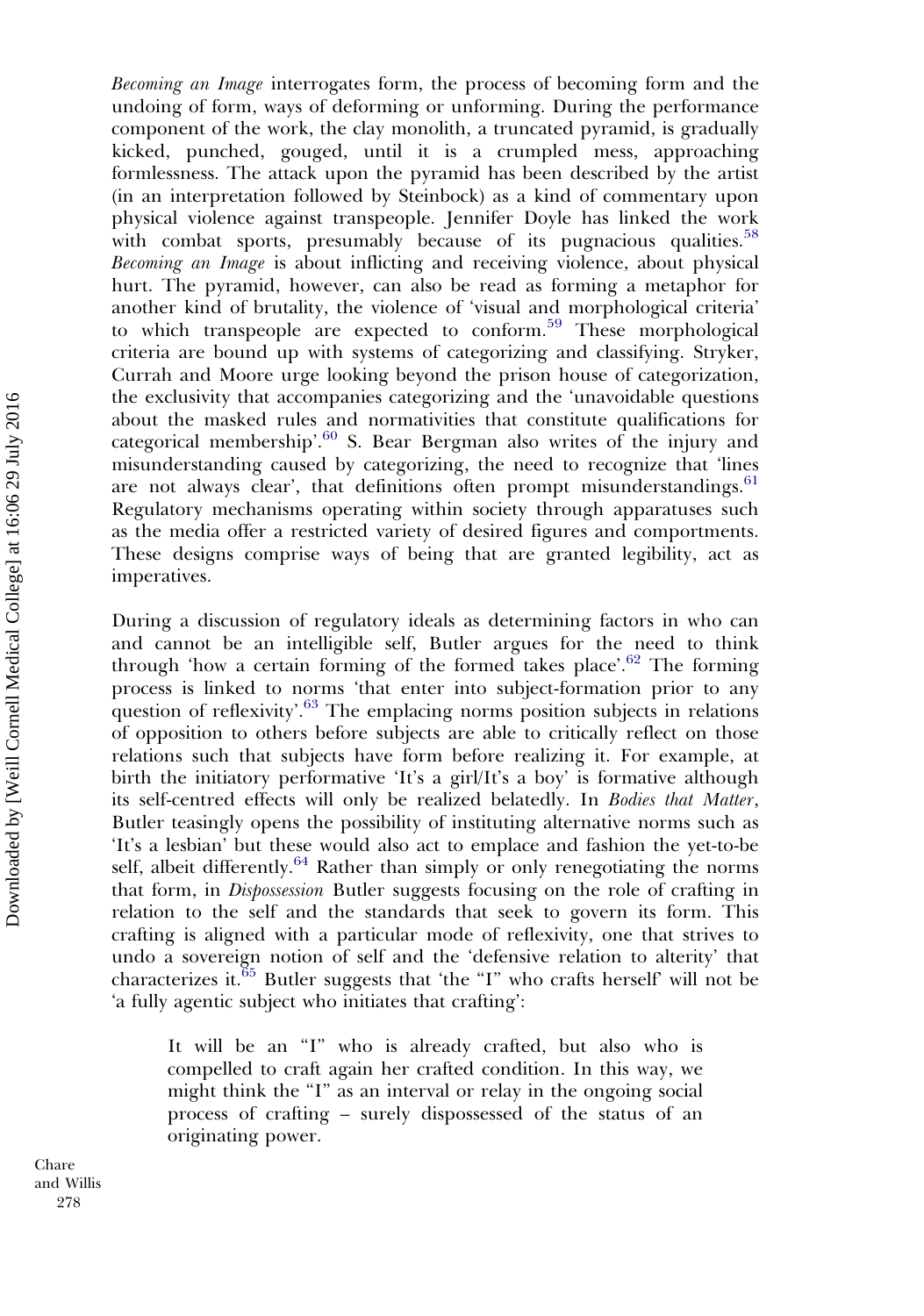Cassils's Becoming an Image, can be read as the artist commenting on this crafted self and of the potentially painful process that accompanies efforts to recraft the self, to find a fitting form of subjectivity.

The choice of clay as one of the materials through which to explore this theme is not haphazard. In the Bible, clay is the substance out of which the first human, Adam, was fashioned: 'The Lord God formed man of the dust of the ground' (Genesis 2:7). The Hebrew for Adam is related to aw-damh-ah meaning red earth or clay. Clay is the Ur-medium for sculpture, associated with the genesis of bodies. It has an ancient heritage as a medium used for the making of cultural artefacts. Numerous Neolithic figurines are made from fired clay. Some clay figurines, such as several from Cucuteni, embody a refusal to gender or to clearly model gender difference.<sup>[66](#page-20-0)</sup> A few brief pressures made by the fingers, pinches and pushes, can act in similar ways to an initiatory performative, gendering an object and closing down interpretive possibilities. In the Neolithic, however, often these marks of difference are refused. There are also clay figurines that include penis and breasts. The wooden figure known as the Dagenham Idol may potentially once have sported something akin to a strap-on. There is a round hole which appears designed to hold a penile peg but could also function as a likeness of a vagina. Douglass Bailey asks if Neolithic figurines embody 'something that lies beyond/between male and female'. [67](#page-20-0) He has argued that the origins of the gendered body as we know it today can be traced back to clay figurines.[68](#page-20-0) He also, however, reveals a potential refusal in prehistory of the binary logic that structures many understandings of gender.

Clay also figures in Frankenstein; or, the modern Prometheus in a reference to Milton's *Paradise Lost* that Stryker picks up on. The lines from Milton form a lament addressed to God by Adam: 'Did I request thee, Maker, from my clay to mould me man? Did I solicit thee from darkness to promote me?' The lines occur on the title page to Frankenstein, introduce it. They can retrospectively be read as voiced by the monster to his maker. Transformation was a recurring theme in Mary Shelley's work. In 1831, for example, she published a story, 'Transformation', in which a young man swaps bodies with 'a misshapen dwarf, with squinting eyes, distorted features, and body deformed, till it became a horror to behold'. [69](#page-20-0) In 'Transformation' the young man agrees to trade bodies in exchange for gold and other riches. Victor Frankenstein's monster, by contrast, has no say in his manufacture, exercises no agency in regard to his initial crafting. He must, nevertheless, strive to make the most of the situation he finds himself in. This includes efforts to galvanize Frankenstein into building him a mate: 'What I ask of you is reasonable and moderate; I demand a creature of another sex, but as hideous as myself.<sup>[70](#page-20-0)</sup>

Here, crucially, the monster does not ask for Frankenstein to fashion a woman. He (Victor refers to the monster as 'him') understands the idea of sexing but is seemingly unbound by traditional sex categories. This fresh outlook on sex, this category revision, may be another reason Stryker is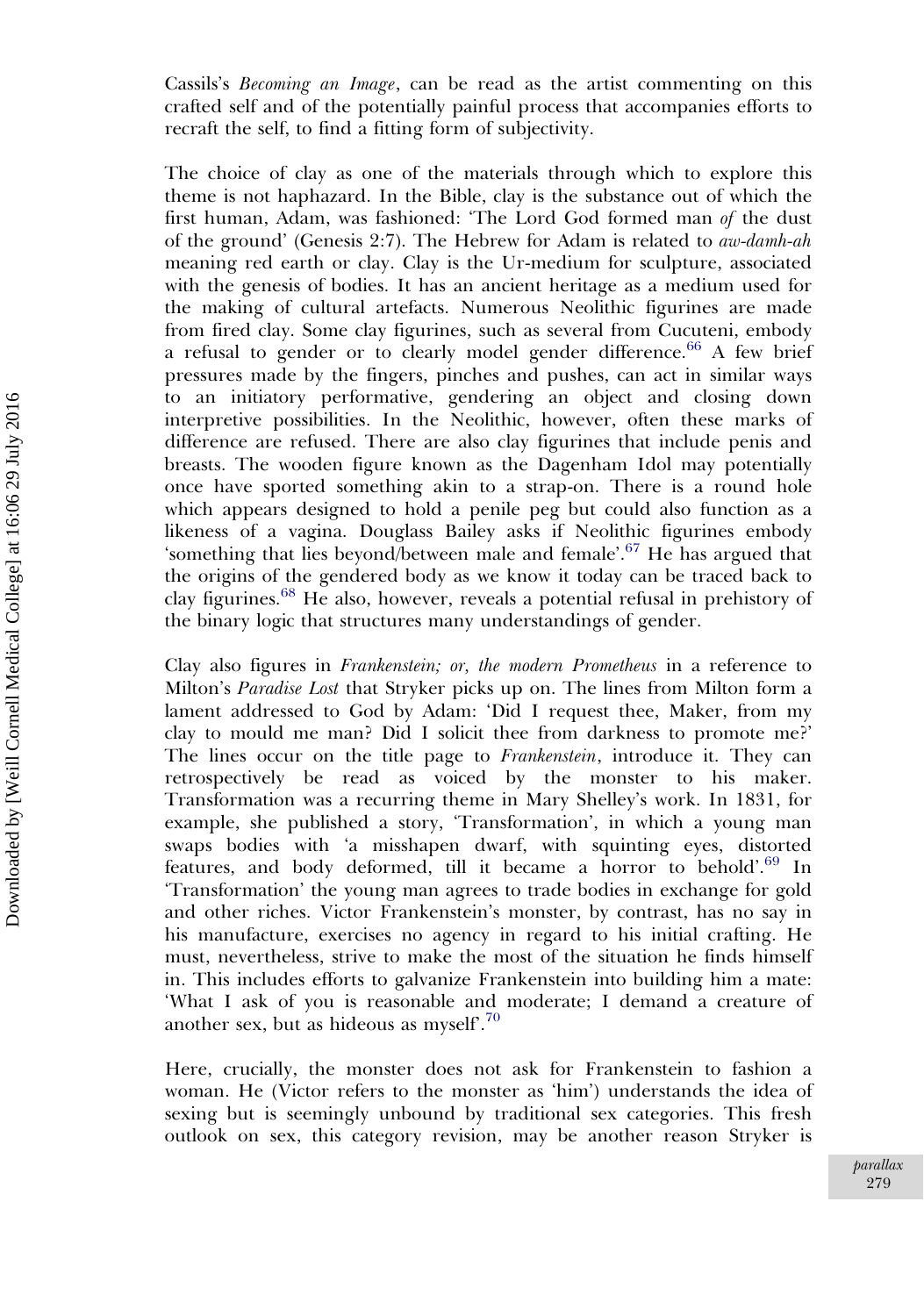drawn to the monster, beyond his 'fiendish rage'.<sup>[71](#page-20-0)</sup> Stryker writes of herself and the monster, 'we have done the hard work of constituting ourselves on our own terms, against the natural order'.<sup>[72](#page-20-0)</sup> Preciado also adopts the figure of the monster but as a universal category that is disavowed by most: 'You others, you as well, you are the monster that testosterone awakes in me'.<sup>[73](#page-21-0)</sup> This direct address to the reader forms part of an effort to include, acts as a hyphen we are invited to attach ourselves to. The reader indifferent to this invitation, unable to confront their sameness, their similarity, incapable of recognizing the brotherhood of the monstrous, is a hypocrite. Preciado's move differs from Stryker's joy in edge-of-society play, in which the outside is made in, becomes somewhere to find pride.

Frankenstein the scientist is cast as a modern Prometheus because he, like the Titan, deigns to usurp a role exclusive to the gods, creating new life. In some myths, Prometheus is credited with creating humankind from clay as well as with stealing fire for human benefit.<sup>[74](#page-21-0)</sup> The Titan is figured as an artist. Georges Bataille seemingly picks up on this dimension to the myth when he casts Vincent Van Gogh as Prometheus, the artist's fiery works laying bare the sensible world, stripping away any illusion.<sup>[75](#page-21-0)</sup> The Prometheus myth also informs transgender autobiographies. In Man into Woman, for example, Lili Elbe writes of being 'like clay which others had prepared and to which the Professor has given form and life by a transient touch'. [76](#page-21-0) The Professor, Werner Kreutz, is the surgeon who operates on Lili, who performs sex reassignment surgery. Tim Armstrong interprets Lili's choice of metaphor as her suggesting 'that her "Master" is a modern Prometheus, moulding the clay of humanity'.<sup>[77](#page-21-0)</sup> Man into Woman has received considerable critical attention as a pioneering effort to attest to trans\* experiences. The book constructs the moment of surgery as key to Lili finding her identity.

In his article 'Landscape into Portrait', however, Nicholas Chare argues that the paintings produced by Einar Wegener (Lili Elbe) prior to surgery also provide an important means by which Lili constituted and expressed herself. Lili is not absent from Wegener's landscapes and other artworks and Wegener's corpus is therefore open to interpretation as embodying a trans\* aesthetic. Katie Sutton has argued that in Weimar Germany print media such as magazine columns devoted to transvestite experience helped to create a distinct transvestite identity that can be understood as forming part of the prehistory of transgender identity.<sup>[78](#page-21-0)</sup> Wegener's paintings comprise a markedly different dimension to this prehistory, inferring rather than representing a body beyond the categories of "man" and "woman", a body unseen but far from foreclosed from possibility, a body suspended, on the cusp of becoming.

In Cassils's *Becoming an Image*, by contrast, the body is forcefully present. There is a danger that Cassils's performance, centred as it is upon the body and its actions, is read reductively and that trans becoming is reduced to bodily morphology. David Getsy suggests that Cassils's work in general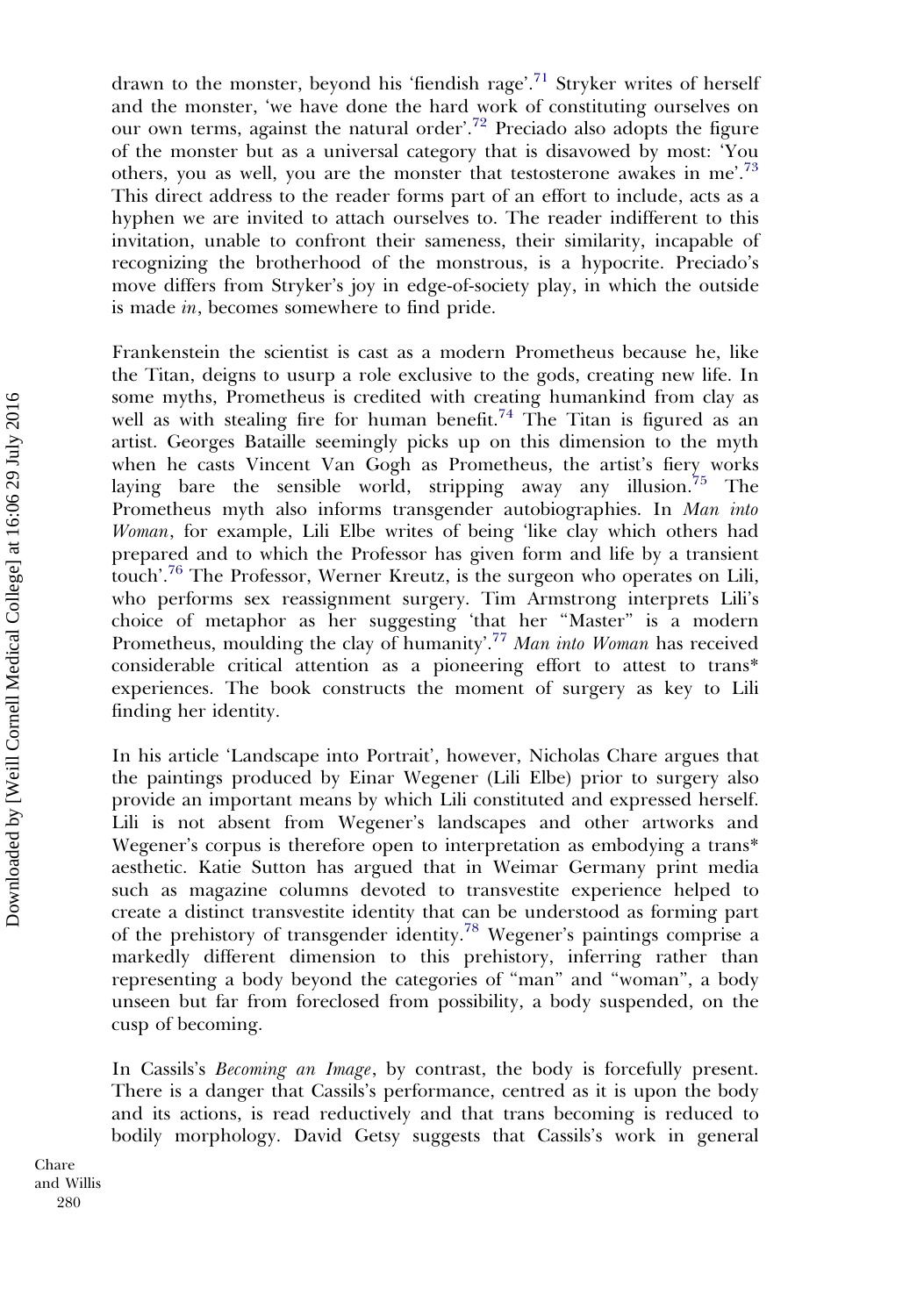figures the transgender body, paradoxically, as 'both an object of voyeuristic fascination and a target of cultural erasure<sup>'.[79](#page-21-0)</sup> The photographer and poet Naïel draws attention to the pitfalls that accompany addressing issues linked to trans corporeality. These dangers include 'reducing trans people [les trans] to their bodies (which is already the aim of media reportage about trans people) and the exoticization of the trans body'.<sup>[80](#page-21-0)</sup> For Naïel, images of trans people can help to challenge stereotypes but to 'show' [montrer] is double-edged. Showing can foster acceptance but can also stigmatize.<sup>[81](#page-21-0)</sup> Documenting a plurality of trans lives as an artist such as Del LaGrace Volcano does can expand the field of intelligibility, enabling hitherto unintelligible people to achieve singularity. Focussing on bodies, however, potentially folds conceptions of trans- subjectivity too firmly in the flesh. The trans- body risks becoming not only a body that does not matter (socially abjected) but one that matters too much, that is only matter. There is a danger that trans is reduced to a figure for the body, to metaphor.

#### The transitive

The risk of Becoming an Image is that it images trans as body. The sculpting aspect of the piece requires immense physical stamina. In this context, it is important to remember that the body that trans-forms the clay does so in a dark room. Cassils's built body is only visible fleetingly via camera flashes and their resultant afterimages. To a degree, as Getsy recognizes in his interpretation of the work, the trans body is withheld, not beheld, grasped, subject to visual mastery.<sup>82</sup> It is this quality of resistance that also enables the artwork to interrogate processes of archivization. As a site specific work, Becoming an Image lent itself well to the context of the ONE archives. Site specific art is often linked with reflections on remains.<sup>[83](#page-21-0)</sup> Rebecca Schneider suggests that according to the logic of the archive, 'what is given to the archive is that which is recognized as constituting a remain, that which can have been documented or has become document<sup>'[84](#page-21-0)</sup> Becoming an Image is, in part, about the production of remains, remains that constitute snapshots of a performance. A set of photographs that do not provide the whole picture, and beat-up clay that indexes and symbolizes violence, constitute remnants of processes, artful end products. Becoming an Image draws attention to the absences in archives, particularly in relation to transfolk.<sup>[85](#page-21-0)</sup> It involves interrogating and taking on an archivable form. Cassils's hybrid work, involving different artistic media, working across media, beyond traditional artistic categories, sets out to resist easy archivization and categorization.

Steinbock's reading of Becoming an Image provide an insightful exploration of the way in which the recording of the performance 'calls into question how photographic documentation cannot be trusted as evidentiary of experience'.<sup>[86](#page-21-0)</sup> Working in darkness, the photographer 'cannot frame Cassils, or the action, as in typical documentary photography'.<sup>[87](#page-21-0)</sup> Framing as a process within photography of the body, human or otherwise, is often bound up with objectification. The body is frequently reduced to particular parts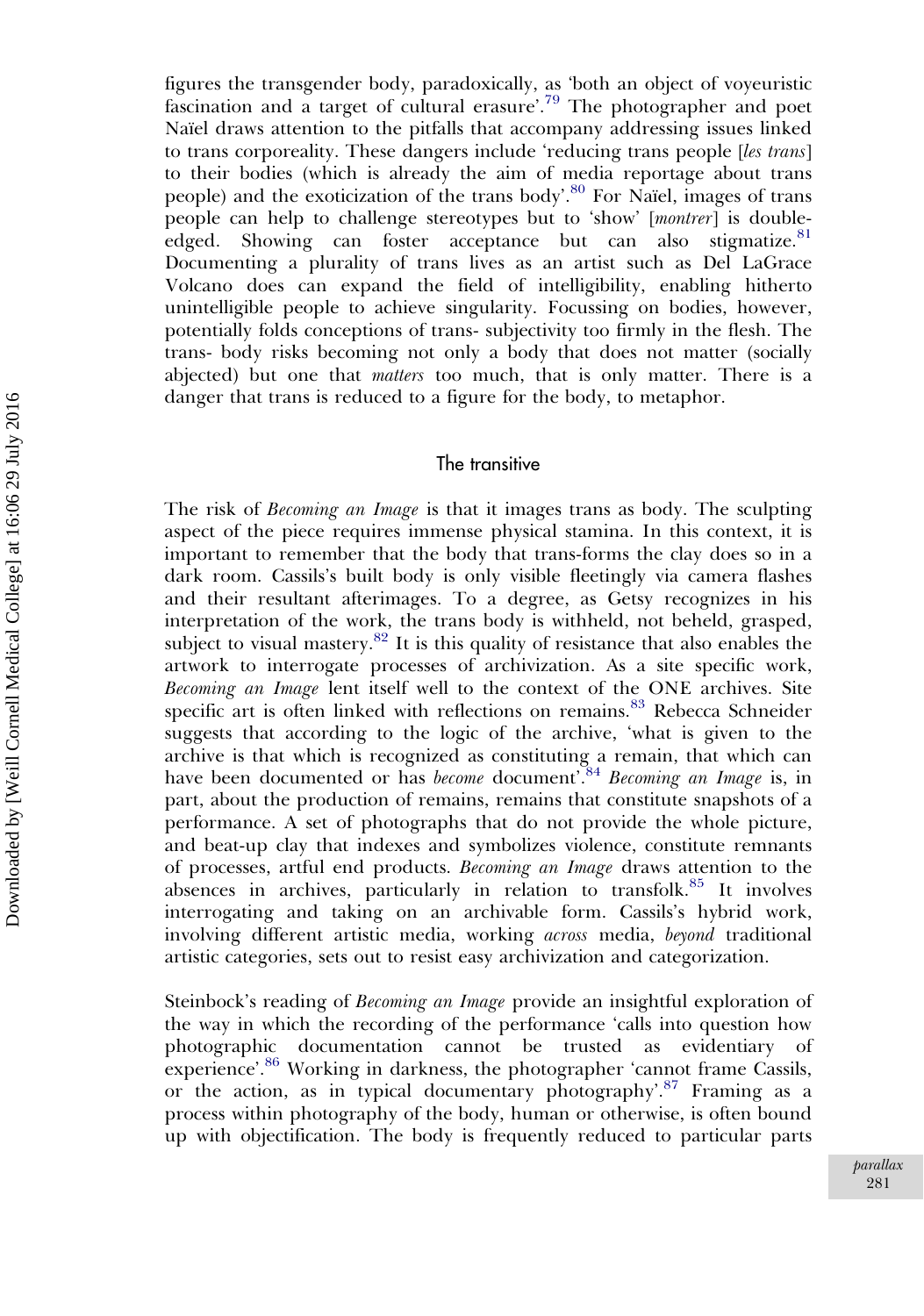which are cherished for their appearance. Undermining the framing process reduces the potential for this to occur. In other contexts, the abandonment of all efforts at framing in photographs has indexed a refusal to objectify, to replicate a logic of visual domination.<sup>[88](#page-21-0)</sup> The focus in *Becoming an Image* is still clearly Cassils and the shots subsequently chosen as representative of the performance are easily legible. Cassils is potentially recuperable as a body, as an object of desire. The artist's chiselled physique can be subject to possessive voyeurism, providing strong material for muscle fantasies.

This kind of response would not be unexpected by Cassils who has long recognized the potential for a queer reception of artworks, one that works against received ideas about their significance. When participating in Beecroft's VB46, which involved thirty models, nude save for designer heels, posing for three hours in a gallery, Cassils passed the time by:

…imagining the intricacies of possible sexual encounters with my fellow models. It was not long before I was imagining pinning or being pinned down by these hard strong women on the cool cement gallery floor. As I stood still as a statue for the buyers and collectors, inside I was gripping and licking and fucking.[89](#page-21-0)

Cassils turns the near-at-hand to erotic ends, transforming Beecroft's cool meditation on contemporary beauty and sexuality into a Sapphic saturnalia. The artist subsequently produced a graphite on paper drawing inspired by these reveries. The drawing reinvents a classic Tom of Finland image from 1978 of a naked, mustachioed man pictured lying amid a group of five leather-booted figures. The point of view in the drawing is low to the ground so the spectator can only see up to the trouser knees of those standing. The naked man clasps one of the boots of the person standing directly in front of him as a person behind him rests the sole of a boot between his intergluteal cleft. In Cassils's version, it is an Allesandro dell'Acqua heel that pries apart muscular buttocks. Cassils's solid forearm clasps the shoe straps and ankle of the figure standing in front of the artist. The drawing functions as a hyphen linking Beecroft with Tom of Finland, coupling the artists. It shows how artworks can be re-sighted in unexpected, unforeseen contexts, re-sited and recited. VB46 becomes transitive through Cassils's drawing. It passes out of itself, is transported beyond itself. Some artworks may be called site-specific but as they are always open to citing in other contexts this specificity is provisional, even illusory.

Archival material is also transitive; it can operate beyond the context in which it was originally conceived. A family archive, for example, became the material from out of which the art project *Ken. To be Destroyed* (2013-2015) was produced. In this project, Sara Davidmann drew on intimate family documents, citing them, to make an artwork intended for a wide audience. The title of the project derives from instructions Davidmann's mother wrote on one of the two manila envelopes containing the archive. The project,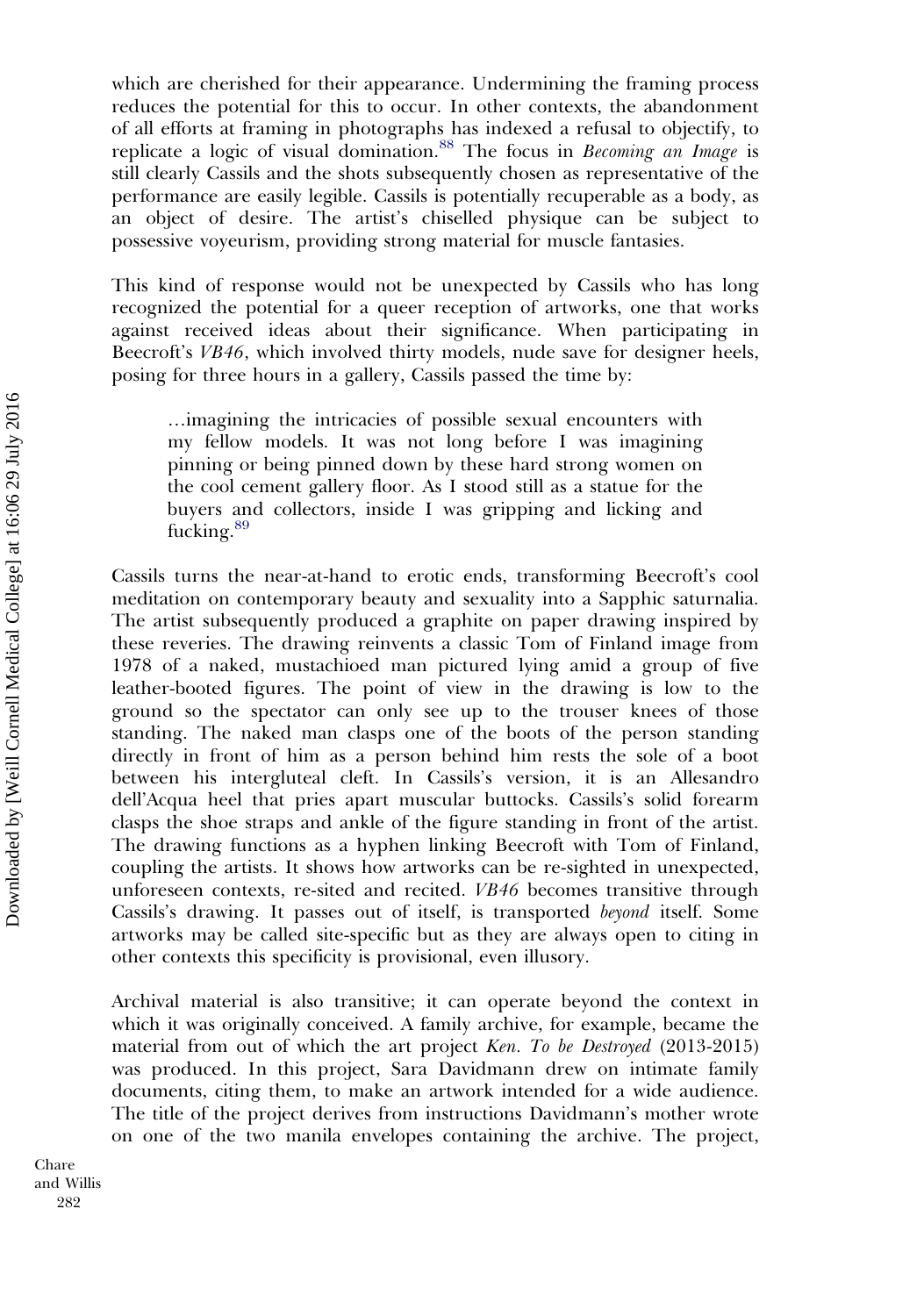which explores the significance of a family archive telling the story of Davidmann's uncle Ken who was transgender, is examined as part of Jack Halberstam's article in this issue 'Trans\* - Gender Transitivity and New Configurations of Body, History, Memory and Kinship.' The article begins by providing a moving meditation on transgender histories and their future reception before going on to analyse ways in which representational practices provide re-mappings of gender that sidestep traditional logics. Halberstam examines, in particular, Davidmann's artwork and the film Tangerine (dir. Sean S. Baker, USA, 2014).

Tangerine, like Cassils's Becoming an Image, exploits visual technology to offer a representation of trans\* experience that resists being appropriative. The film was shot using iPhones. For Halberstam, this choice of quotidian technology enables the makers of Tangerine to move beyond the imperatives of mainstream cinema, with their familiar, restrictive narratives of 'heroism, triumphalism, progress and achievement'. The choice of the iPhone is in keeping with the everyday, but far from trivial, travails of the central characters. Halberstam repeatedly emphasizes smallness as a quality of the film. Filmed with a small camera, featuring small triumphs, Tangerine is a "small" film. It is this refusal of grand pretensions, of big deeds, that renders it immensely significant. The minutiae of these particular trans\* lives is made to matter to the audience. Halberstam compellingly argues that the nuanced depiction of the central characters, trans sex-workers Alexandra and Sin-Dee Rella, enables Tangerine to move beyond the false binaries of victim and monster, violated and violator, perfect and damaged that are too often employed to position and describe the trans\* subject in narrative cinema. The film makes trans\* experience visible through strategies that resist binarism's polarizing imperatives.

Restrictive logics not only inform the production of artworks about trans people but also their reception, as Gayle Salamon examines in her essay 'The Meontology of Masculinity' which concentrates on the differing and shifting relations towards breasts in specific examples of representations of transmen. The essay builds on her earlier research on the topic in Assuming a Body, in which a photograph of transman Shane Caya is analysed and the strategies it embodies for rearticulating 'the difference of transpeople' are discussed.[90](#page-21-0) In her essay for this volume, Salamon provides an inspiring reading of Clarissa Sligh's project Wrongly Bodied Two (2004).<sup>[91](#page-21-0)</sup> Wrongly Bodied Two tells the separate stories of Jake, a transman, and his transition, and of Ellen Craft, a black woman who escaped slavery by passing as a man. The work forms a book that includes drawings, photographs and text. Salamon focusses on how Sligh frames Jake's story, particularly his chest reconstruction, and what this framing reveals about common tropes in trans representation more broadly. Salamon contrasts Sligh's representational practice with that of Nick Krieger in the memoir Nina Here Nor There.<sup>[92](#page-21-0)</sup> Krieger's memoir does not display the enduring anxiety about chest reconstruction that is evident in Sligh's artwork. Rather, drawing on Sigmund Freud's idea of castration anxiety, Salamon argues that Krieger's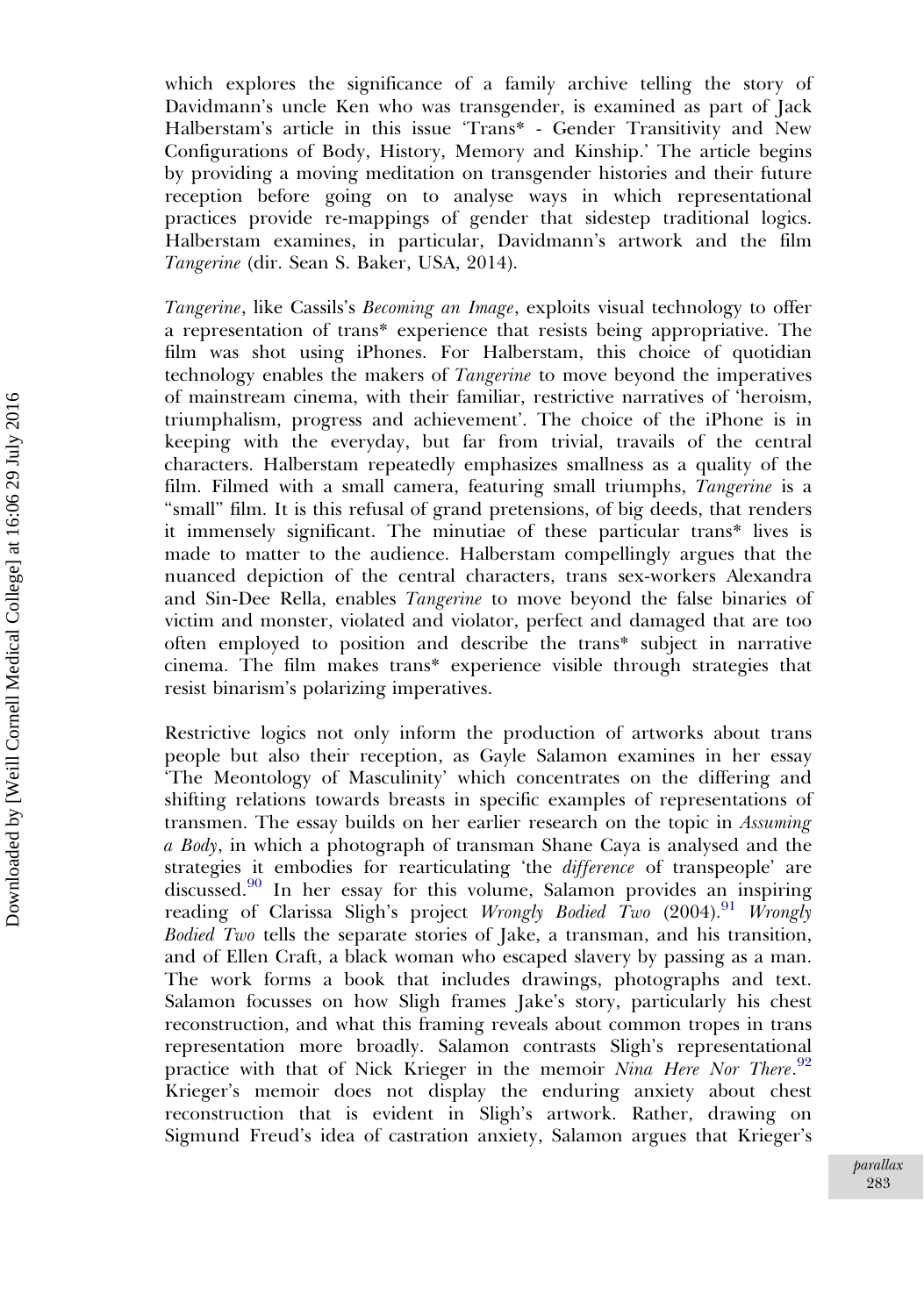memoir figures chest surgery in terms of 'castration elation'. This elation at the absence of breasts is generated because in some contexts becoming more masculine is not associated with the presence of a penis but with the absence of breasts. Her essay therefore deftly moves beyond traditional wisdom in psychoanalysis about castration and the castration complex.

# Conclusion: The colon

In our special issue title, the hyphen is followed by a colon: We include a second clause, an elaboration or gloss on trans-: Across/Beyond. Through recourse to a second punctuation mark we open up particular modes of thinking about trans- by way of closing down some of the open-endedness celebrated by Stryker et al. The terms "across" and "beyond" comprise common definitions offered for the prefix "trans-". This is the case, for example, in the OED: 'The Latin preposition *trans* across, to or on the father side of, beyond, over; also used in comb'. Across and beyond gesture towards dynamic elements in trans- and also bring home the existence of a relation between trans- and positions to be moved between or transcended, points of departure. Trans-, as we foregrounded in our call for papers, is 'entangled in discourses of crossing, surpassing, or going beyond current boundaries and categories'. The term is 'therefore bound to, if not by, the very boundaries it seeks to think across and beyond'. Trans- is subject to 'enabling limitations'. Our call sought to encourage thinking that addressed how trans- can operate as a 'creative function' and considered how it potentially works 'to radically challenge and transform established discourses and taxonomies by way of a creative expropriation of their restrictions and limitations, developing their facilitating constraints and restraints'.

On one level, this is what Stryker et al did by supplementing trans with a hyphen. The hyphen follows on from trans yet also, in a sense, superimposes it, places it sous rature. The hyphen marks the inadequacy of the term *tout court* yet retains the term in recognition of its contemporary necessity. The hyphen creatively acknowledges the delimitations that inhere in trans. Deconstruction forms one of the key influences at play in Stryker et al's introduction. Drawing on language indebted to Gilles Deleuze and Félix Guattari, the three authors, however, also seek to move away from deconstruction and ideas of representation and embrace an understanding of trans as a function of deterritorialization, a multiplicity. Signifying regimes become de-emphasised. Stryker et al suggest that:

The movement between territorializing and deterritorializing "trans-" and its suffixes […] as well as the movements between temporalizing and spatializing them, is an improvisational, creative, and essentially poetic practice through which radically new possibilities for being in the world can start to emerge.<sup>[93](#page-21-0)</sup>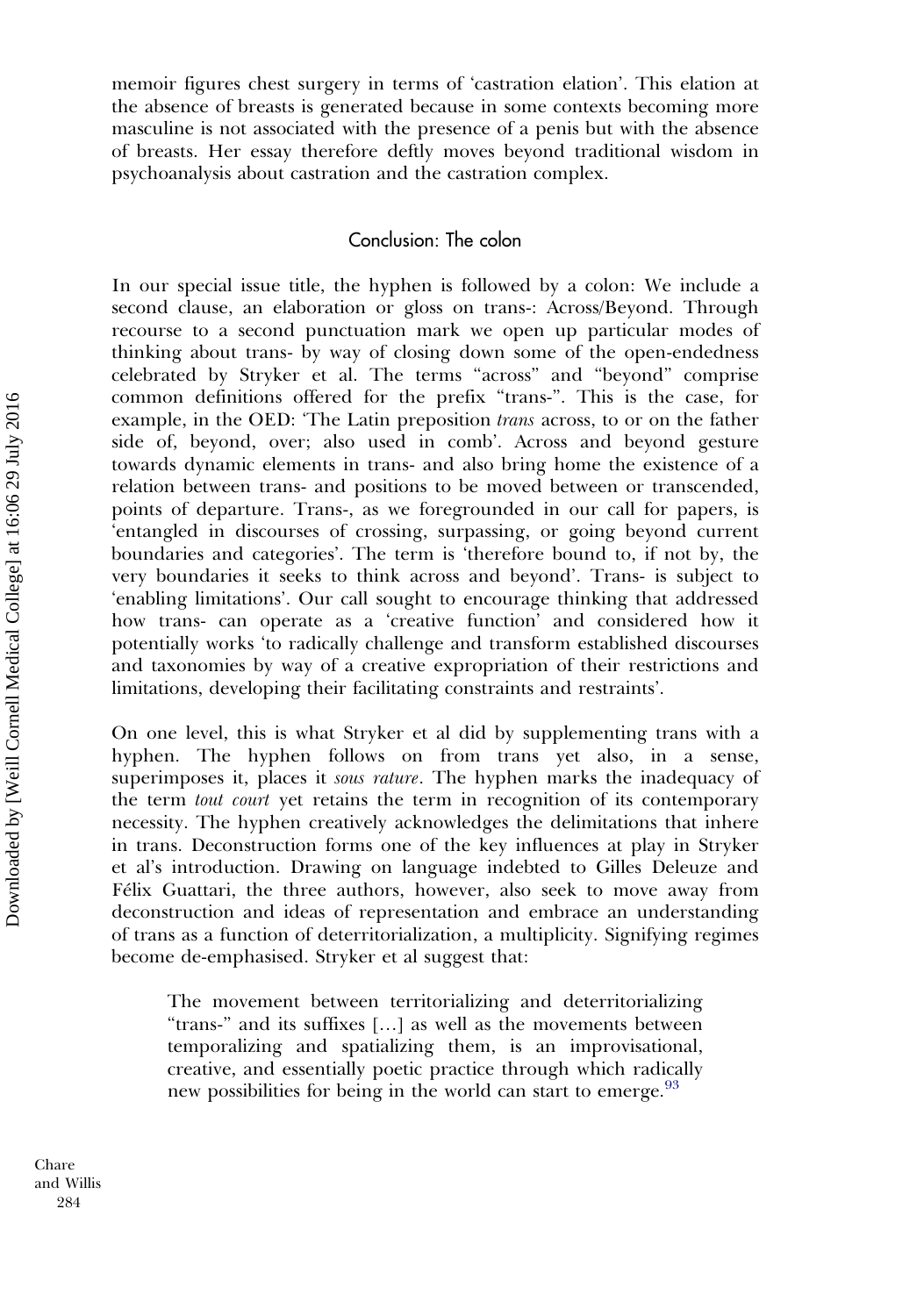This conception of practice still requires somewhere to begin, to take off from, to move beyond. Cassils illustrates this hard reality through the block that forms the starting point of Becoming an Image, the preformed, the image already become that which, like gender, must be undone. Even artistic practices that involve chance elements rely upon the pre-existent. In his 1857 poem, 'Le soleil', Baudelaire writes of 'stumbling on words as on cobblestones [pavés]<sup>'. [94](#page-21-0)</sup> For the poet, cobbles becomes material from out of which to craft a metaphor for poetic procedure, to express his openness to random encounters. Cobblestones as the material for metaphor are, nevertheless, the product of a given historical moment, a geographical context, and a specific road-making technology. Baudelaire does not stumble across the trope of cobbles, nor, for that matter, the ragpicker, haphazardly. Similarly the use of flash photography to figure trauma in Becoming an Image is informed by the modern idea of the flashback, to symptoms of PTSD as they were described by Vietnam veterans, 'unassimilated iconic memories'.<sup>[95](#page-21-0)</sup> Clay also shifts in metaphoric significance through time. In the twentieth century, it is employed by John Money as a way to figure his postulations about the plasticity of human sexuality.<sup>[96](#page-21-0)</sup>

Deleuze suggests in 'What is a Creative Act?' that ideas, creativity, are domain specific.<sup>[97](#page-21-0)</sup> In a similar vein, Simon O'Sullivan explains in Art Encounters Deleuze and Guattari that 'one requires some kind of territory before deterritorializing' and 'wild destratification' is to be avoided.<sup>[98](#page-21-0)</sup> Creativity in relation to trans- can never be ex nihilo or ex nusquam. This reality, this bind, characterizes both deconstruction and deterritorialization, Trans- as a locus of creative practice relies upon and works with limitations. It draws upon facilitating constraints. As we hope all of the articles in this special issue demonstrate, in their different ways, this does not mean though that creative outcomes are predetermined. Creativity is constrained yet from out of its limits it can produce the unforeseen, the unexpected, the astonishing. Linking art practice with human struggle, with resistance, Deleuze observes: 'There is no work of art that does not call on a people who does not yet exist'.<sup>[99](#page-21-0)</sup> In this spirit, we propose trans-

#### Acknowledgements

We are grateful to Ariane Temkine and Dominic Williams for sharing their advice and insights in relation to aspects of this introduction.

#### Disclosure statement

No potential conflict of interest was reported by the authors.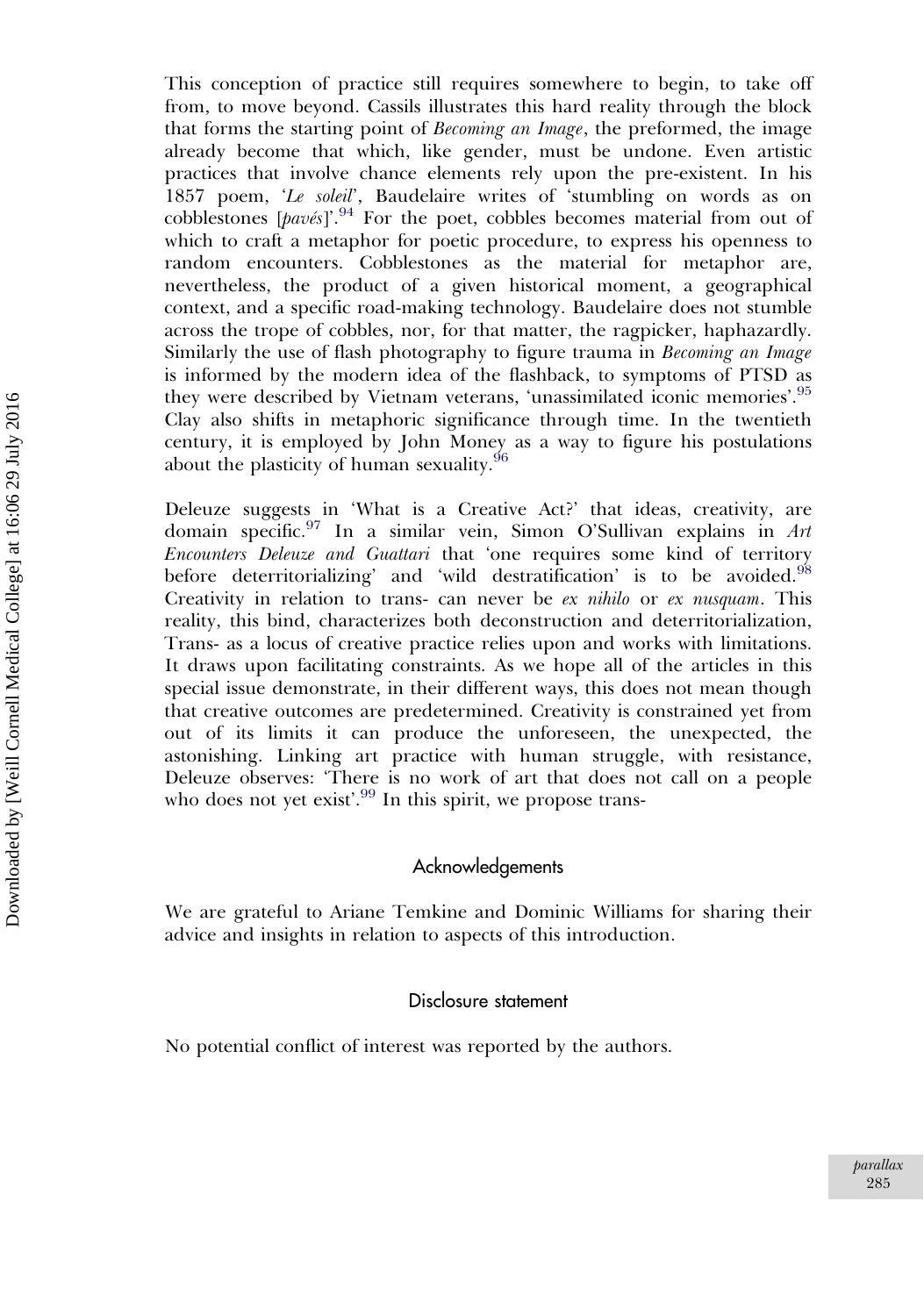#### <span id="page-20-0"></span>Notes

<sup>1</sup> The ONE archives claim to be the oldest active LGBQT archive in the United States.

<sup>2</sup> Stryker, Currah and Moore, "Introduction: Trans-, Trans, or

- 
- 
- 
- 
- Transgender?" 11.<br>
<sup>3</sup> Ibid.<br>
<sup>4</sup> Lyotard, "D'un trait d'union," 47.<br>
<sup>5</sup> Lyotard, "D'un trait d'union," 59.<br>
<sup>6</sup> Cixous & Calle-Gruber, *Rootprints*, 16.<br>
<sup>7</sup> Preciado, *Testo Junkie*, 267. Our translation. All translations are our own unless otherwise stated.
- 
- 

<sup>8</sup> Butler, *Bodies that Matter*, 89.<br><sup>9</sup> Preciado, *Testo Junkie*, 267.<br><sup>10</sup> Arnaud Alessandrin discusses how genderfucking can intersect with trans

- 
- 
- 
- activism in the essay "Genderfucking!".<br>
<sup>11</sup> Preciado, *Testo Junkie*, 277.<br>
<sup>12</sup> Derrida, *Positions*, 26.<br>
<sup>13</sup> Preciado, *Testo Junkie*, 348.<br>
<sup>14</sup> Rifkin, "Does Gay Sex need Queer
- 
- 
- 
- 
- Theory?".<br>
<sup>15</sup> Edelman, *Homographesis*, 21.<br>
<sup>16</sup> Butler, "Hyperbolic Genders."<br>
<sup>17</sup> Preciado, *Testo Junkie*, 348.<br>
<sup>18</sup> Sares, "Postmodernism," 160.<br>
<sup>19</sup> Baudrillard, "We are all transsexuals<br>
now." 9.
- 
- 
- <sup>20</sup> Benjamin, *Charles Baudelaire*, 79-80.<br><sup>21</sup> Rifkin, *Street Noises*, 38.<br><sup>22</sup> Baudelaire, "Du vin et du haschisch,"  $\frac{358}{23}$ .
- 
- 
- 
- 
- <sup>23</sup> Sanyal, *The Violence of Modernity*, 62.<br>
<sup>24</sup> Ibid. <sup>25</sup> Benjamin, *The Arcades Project*, 349.<br>
<sup>26</sup> Rifkin, *Street Noises*, 40.<br>
<sup>27</sup> For a discussion of Cassils's conception of transgender see "About" at [http://](http://heathercassils.com/about-2/) [heathercassils.com/about-2/](http://heathercassils.com/about-2/) (Accessed 25<sup>th</sup> April 2016)

This essay is a translation of Espineira's "La sexualité des sujets transgenres et transexuels saisie par les médias."<br>
<sup>29</sup> Espineira, *La transidentité*, 51.<br>
<sup>31</sup> Ibid.<br>
<sup>32</sup> Espineira, *La transidentité*, 67.<br>
<sup>33</sup> Allesandrin, Thomas & Espineira,

- 
- 
- 
- 
- 
- 
- "Queer, Trans et Féminisme," 16. <sup>34</sup> Stryker, "Transgender Studies,"
- 214.
- $35$  Butler, *Bodies that Matter*, 8.  $36$  Ibid.  $37$  Ibid.
- 
- 

- <sup>38</sup> Stryker, "My Words to Victor Frankenstein above the Village of
- Chamounix." <sup>39</sup> Stryker, "My Words to Victor Frankenstein above the Village of Chamounix," 249. <sup>40</sup> Stryker, "My Words to Victor
- Frankenstein above the Village of
- 
- 
- Chamounix," 251.<br><sup>41</sup> Jouhandeau, *De l'abjection*.<br><sup>42</sup> Rose, "Julia Kristeva Take Two," 155.<br><sup>43</sup> Halberstam, *Skin Shows: Gothic Horror*
- 
- 
- 
- 
- 
- 
- 
- and the Technology of Monsters, 27.<br>
<sup>44</sup> Frueh, Monster/Beauty, 11.<br>
<sup>45</sup> Frueh, Monster/Beauty, 17.<br>
<sup>46</sup> Frueh, Monster/Beauty, 100-1.<br>
<sup>47</sup> Steinbock, "Photographic Flashes," 256.<br>
<sup>48</sup> Nead, *The Female Nude*, 9.<br>
<sup>49</sup> 12-14.
- <sup>52</sup> Pollock, Avant-Garde Gambits 1888-1893, 14.
- <sup>53</sup> Sedgwick, "'Gosh, Boy George, You must be awfully secure in your masculinity'," 16-18.
- 54 See Guéguen, "Does Red Lipstick Really Attract Men?"; Pazda, Elliot & Greitemeyer,
- 
- "Sexy Red." <sup>55</sup> Ferreday, "Showing the Girl," 55. <sup>56</sup> Steinmetz, Cassils & Leary, "Behind
- Enemy Lines," 768.<br>
<sup>57</sup> Steinmetz, Cassils & Leary, "Behind<br>
Enemy Lines," 776.
- 
- $^{58}$  Doyle & Getsy, "Queer Formalism," 67.<br> $^{59}$  Stryker, "My Words to Victor Frankenstein above the Village of
- Chamounix," 248. <sup>60</sup> Stryker, Currah & Moore,
- "Introduction," 12.<br><sup>61</sup> Bergman, *The Nearest Exit May Be Behind*
- *You*, 20.<br>
<sup>62</sup> Butler & Athanasiou, *Dispossession*, 69.<br>
<sup>63</sup> Ibid.<br>
<sup>64</sup> Butler, *Bodies that Matter*, 232.<br>
<sup>65</sup> Butler & Athanasiou, *Dispossession*, 69.<br>
<sup>66</sup> Bailey, *Prehistoric Figurines*, 83; 91.<br>
<sup>67</sup> Bailey,
- 
- 
- 
- 
- 
- 
- 
- 
- 
- 
- Origins of the Gendered Body," 244.<br>  $^{69}$  Shelley, "Transformation," 13.<br>  $^{70}$  Shelley, *Frankenstein*, 228.<br>  $^{71}$  Ibid.<br>  $^{72}$  Stryker, "My Words to Victor Frankenstein above the Village of Chamounix," 254.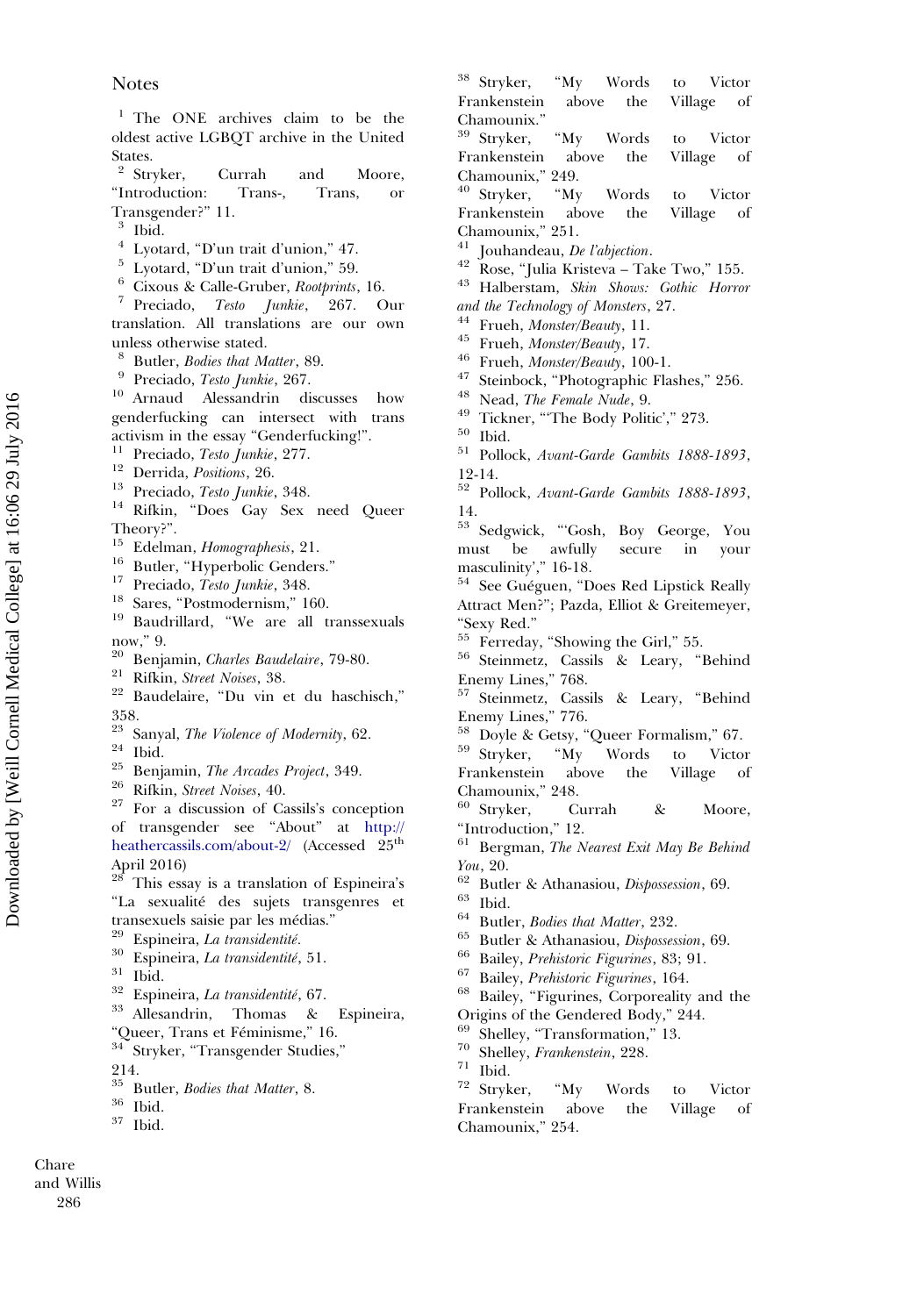- 
- 

- 
- <span id="page-21-0"></span><sup>73</sup> Preciado, *Testo Junkie*, 348.<br><sup>74</sup> Wolfson & Levao, "Introduction," 32.<br><sup>75</sup> Bataille, "Van Gogh as Prometheus".<br><sup>76</sup> Hoyer, *Man into Woman*, 158.<br><sup>77</sup> Armstrong, *Modernism, Technology, and*
- the Body, 175.<br><sup>78</sup> Sutton, "Sexological Cases and the Prehistory of Transgender Identity Politics
- 

in Interwar Germany." <sup>79</sup> Getsy, "The Image of Becoming," 8. <sup>80</sup> ODT, "Dame Nature, entends-tu les voix de tous les rates de ta production," 66. <sup>81</sup> ODT, "Dame Nature, entends-tu les voix de tous les rates de ta production," 67.<br>
<sup>82</sup> Getsy, "The Image of Becoming," 15.<br>
<sup>83</sup> Lamoureux, *L'art insituable*, 8.<br>
<sup>84</sup> Schneider, *Performing Remains*, 98.

- 
- 
- Schneider's emphasis.<br><sup>85</sup> Getsy, "The Image of Becoming," 14.<br><sup>86</sup> Steinbock, "Photographic Flashes," 262.
- 
- 

- <sup>87</sup> Ibid. <sup>88</sup> See, for example, the discussion of photographs of women from the Holocaust in Chare and Williams, Matters of Testimony, 183-213.
- <sup>89</sup> Steinmetz, Cassils & Leary, "Behind<br>Enemy Lines," 780.
	-
- 
- 
- <sup>90</sup> Salamon, *Assuming a Body*, 112.<br>
<sup>91</sup> Sligh, *Wrongly Bodied Two.*<br>
<sup>92</sup> Krieger, *Nina Here Nor There.*<br>
<sup>93</sup> Stryker, Currah & Moore,<br>
"Introduction," 14.
- 
- 
- <sup>94</sup> Baudelaire, "Le soleil," 15.<br><sup>95</sup> Hirsch, Afterimage, 91.<br><sup>96</sup> Gherovici, *Please Select Your Gender*,
- 143.<br><sup>97</sup> Deleuze, "What is a Creative Act?" 312.
- $98$  O'Sullivan, Art Encounters Deleuze and
- Guattari, 33.<br><sup>99</sup> Deleuze, "What is a Creative Act?" 324.

### Bibliography

Allesandrin, Arnaud. "Genderfucking!." Miroir/Miroirs 2 (2014): 13–15.

- Allesandrin, Arnaud, Maud-Yeuse Thomas, and Karine Espineira. "Queer, Trans et Féminisme: je t'aime...moi non plus." In Corps Trans/Corps Queer, edited by Arnaud Allesandrin, Maud-Yeuse Thomas and Karine Espineira, 13–20. Paris: L'Harmattan, 2013.
- Armstrong, Tim. Modernism, Technology and the Body: A Cultural Study. Cambridge: Cambridge University Press, 1998.
- Bailey, Douglass. Prehistoric Figurines: Representation and Corporeality in the Neolithic. London: Routledge, 2005.
- Bailey, Douglass. "Figurines, Corporeality and the Origins of the Gendered Body." In A Companion to Gender Prehistory, edited by Diane Bolger, 244–264. Hoboken: Wiley, 2012.
- Bataille, Georges. "Van Gogh as Prometheus." Translated by Annette Michelson. October 36 (1986): 58–60.
- Baudelaire, Charles. "Le soleil." In Baudelaire, Les fleurs du mal, 15. Paris: Poulet-Malassis et de Broise, 1857.
- Baudelaire, Charles. "Du vin et du haschisch comparés comme moyens de multiplication de l'individualité." In Baudelaire, Oeuvres complètes de Charles Baudelaire Tome IV: Petits poëmes en prose, 351-383. 2nd Edition. Paris: Michel Lévy Frères, 1869.
- Baudrillard, Jean. "We are all transsexuals now." Translated by Chris Turner.In Baudrillard, Screened Out, 9–14. London: Verso, 2002.
- Benjamin, Walter. Charles Baudelaire. Translated by Harry Zohn. London: Verso, 1997.
- Benjamin, Walter. The Arcades Project. Translated by Howard Eiland and Kevin McLaughlin. Cambridge, Mass: Harvard University Press, 1999.
- Bergman, S. Bear. The Nearest Exit May Be Behind You. Vancouver: Arsenal Pulp Press, 2009.
- Butler, Judith, and Athena Athanasiou. Dispossession: The Performative in the Political. Cambridge: Polity, 2013.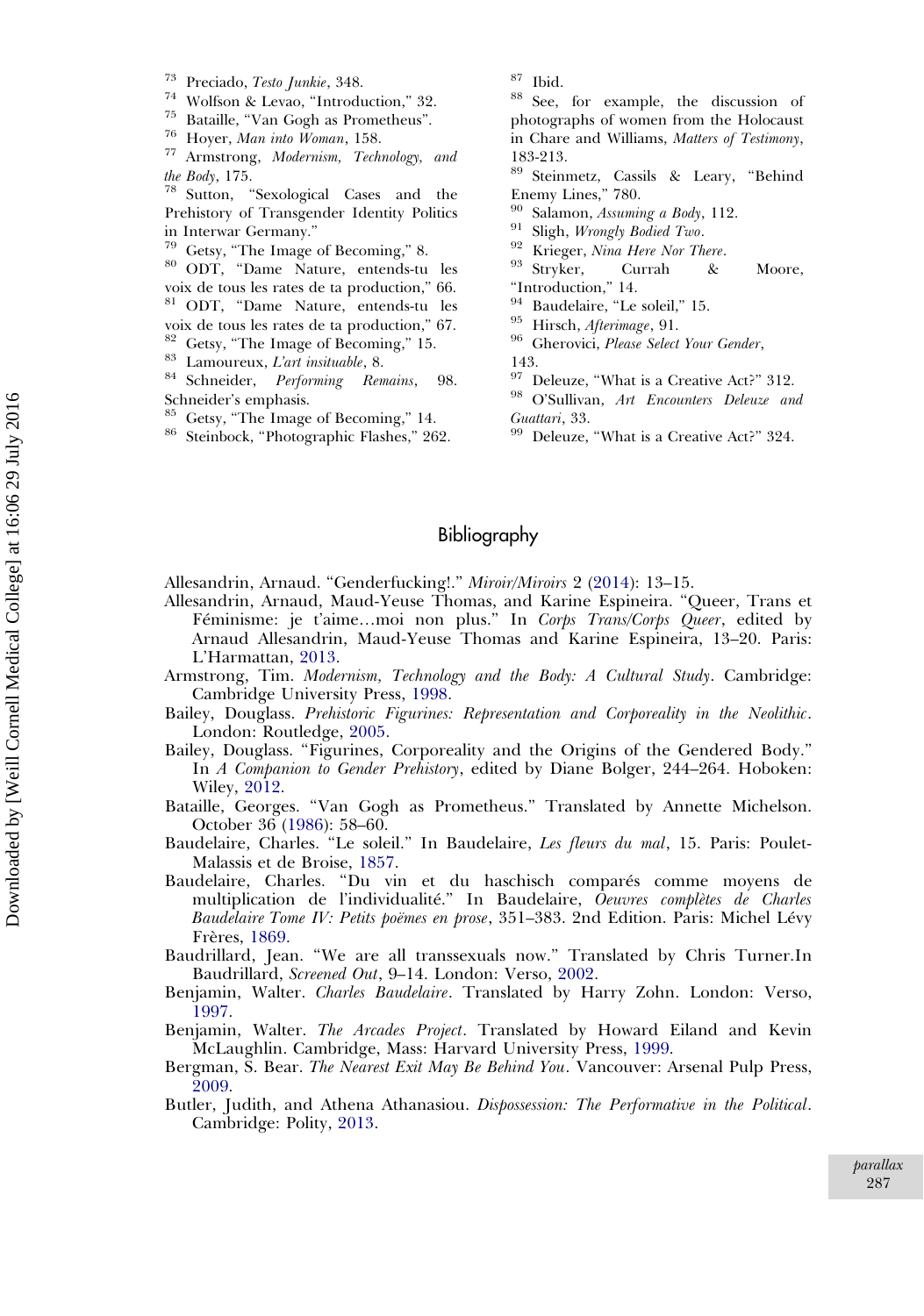- Butler, Judith. Bodies that Matter: On the Discursive Limits of "Sex". New York, NY: Routledge, 1993.
- Butler, Judith. "Athletic Genders: Hyperbolic Instance And/Or the Overcoming of Sexual Binarism." Stanford Humanities Review 6, no. 2 (1998): 103-111.
- Chare, Nicholas, and Dominic Williams. Matters of Testimony: Interpreting the Scrolls of Auschwitz. New York: Berghahn, 2016.
- Cixous, Hélène, and Mireille Calle-Gruber. Rootprints: Memory and Life Writing. Translated by Eric Prenowitz. London: Routledge, 1997.
- Deleuze, Gilles. "What is a Creative Act?" In Two Regimes of Madness: Texts and Interviews 1975–1995, 312–324. New York: Semiotext(e), 2006.
- Derrida, Jacques. Positions. Translated by Alan Bass. Chicago: University of Chicago Press, 1981.
- Doyle, Jennifer, and David Getsy. "Queer Formalisms." Art Journal 72, no. 4 (2013): 58–71.
- Edelman, Lee. Homographesis: Essays in Gay Literary and Cultural Theory. New York: Routledge, 1994.
- Espineira, Karine. La transidentité: De l'espace médiatique à l'espace public [Transidentity: From Media Space to Public Space]. Paris: L'Harmattan, 2008.
- Espineira, Karine. "La sexualité des sujets transgenres et transsexuels saisie par les médias." Hermès, La Revue 69, no. 2 (2014): 105–109.
- Ferreday, Debra. "'Showing the Girl': The New Burlesque." Feminist Theory 9, no. 1 (2008): 47–65.
- Frueh, Joanna. Monster/Beauty: Building the Body of Love. Berkeley: University of California Press, 2001.
- Getsy, David. "The Image of Becoming: Heather Cassils's Allegories of Transformation." In Cassils, edited by Angelique Spaninks, 6–18. Eindhoven: MU, 2015.
- Gherovici, Patricia. Please Select your Gender From the Invention of Hysteria to the Democratizing of Transgenderism. New York: Routledge, 2010.
- Guéguen, Nicolas. "Does Red Lipstick Really Attract Men? An Evaluation in a Bar." International Journal of Psychological Studies 4, no. 2 (2012): 206–209.
- Halberstam, Judith. Skin Shows: Gothic Horror and the Technology of Monsters. Durham: Duke University Press, 1995.
- Hirsch, Joshua. Afterimage: Film, Trauma and the Holocaust. Philadelphia, PA: Temple University Press, 2004.
- Hoyer, Niels. (Ed.). Man into Woman: The First Sex Change, A Portrait of Lili Elbe. London: Blue Boat Books, 2004.
- Jouhandeau, Marcel, De l'abjection [On Abjection]. 1939.Reprint, Paris: Gallimard, 2006.
- Krieger, Nick. Nina Here Nor There: My Journey Beyond Gender. Boston, MA: Beacon Press, 2011.
- Lamoureux, Johanne. L'art insituable: De l'in situ et autres sites. Montréal: Lieudit, 2001.
- Lyotard, Jean-François. "D'un trait d'union." Rue Descartes no. 4 (1992): 47–60.
- Nead, Lynda. The Female Nude: Art, Obscenity and Sexuality. London: Routledge, 1992.
- ODT. "Dame Nature, entends-tu les voix de tous les rates de ta production: Entretien de Naïel." In Corps Trans/Corps Queer, edited by Allesandrin, Arnaud & Maud-Yeuse Thomas & Karine Espineira, 55–78. Paris: L'Harmattan, 2013.
- O'Sullivan, Simon. Art Encounters Deleuze and Guattari: Thought beyond Representation. Houndmills: Palgrave Macmillan, 2006.
- Pazda, Adam D., Andrew J. Elliot, and Tobias Greitemeyer. "Sexy Red: Perceived Sexual Receptivity Mediates the Red Attraction in Men Viewing Women." Journal of Experimental Social Psychology 48 (2012): 787–790.
- Pollock, Griselda. Avant-Garde Gambits 1888–1893: Gender and the Colour of Art History. London: Thames & Hudson, 1992.
- Preciado, Beatriz. Testo Junkie: Sexe, Drogue et Biopolitique [Testo Junkie: Sex, Drugs and Biopolitics]. [Édition broché]. Paris : Bernard Grasset, 2008.